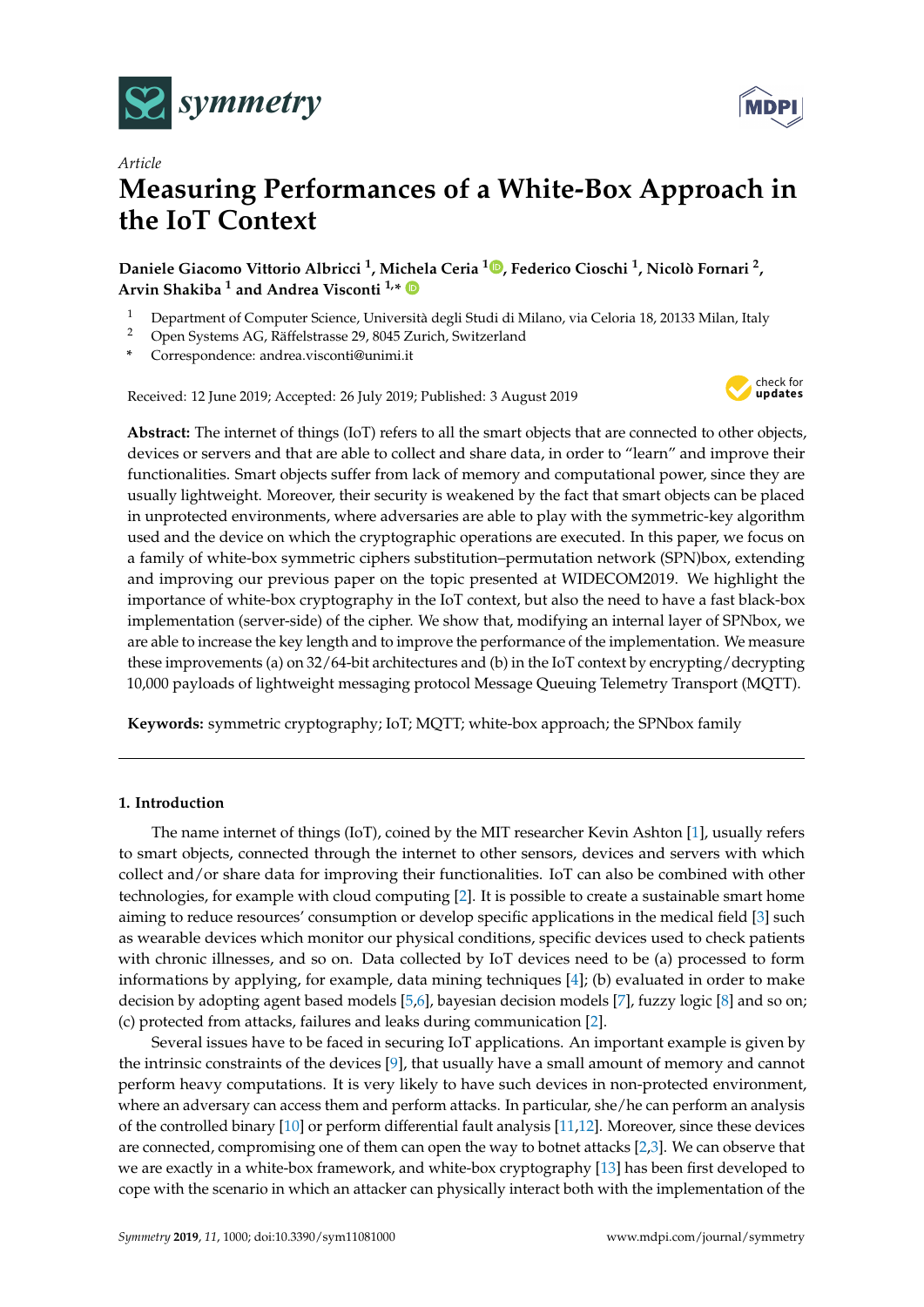used cryptographic algorithm and with the device on which the encryption/decryption operations are executed. The usually studied scenario, namely black-box, in which the execution cannot be observed nor modified by the attacker, is not always suitable for IoT applications [\[14\]](#page-15-13). The reader can think about what happens in the context of digital rights management where discovering the key means to have the possibility to spread digital contents to people that have not payed such contents.

The effort of researchers towards white-box cryptographic schemes materialized with [\[13](#page-15-12)[,15\]](#page-15-14) where white-box versions of AES and DES have been implemented. Nevertheless, it is important to remark that these implementations have been attacked via algebraic attacks [\[16\]](#page-15-15) (improved by [\[17\]](#page-15-16)), [\[18](#page-15-17)[–20\]](#page-16-0). Moreover, also Jacob et al. in [\[21\]](#page-16-1) can easily break Chow's implementations.

The need to have white-box algorithms for practical applications leads to develop some specific algorithms. Examples of block ciphers developed to be employed in the framework of white-box cryptography are ASASA [\[22\]](#page-16-2) and SPACE [\[23\]](#page-16-3). However, these ciphers are not free of drawbacks or weaknesses. In particular, decomposition attacks can affect ASASA's security while SPACE is heavy from a computational point of view [\[24\]](#page-16-4). An important step forward for white-box cryptography, was the development of substitution–permutation network (SPN)box [\[24\]](#page-16-4), another block cipher that relies on internal block ciphers with the aim to reduce the computation time. In [\[9\]](#page-15-8), the problem of intrinsic constraints on computational power and memory of IoT devices in unprotected environment is addressed. The authors refer to smart objects with limited computational power and memory that may contain sensitive data and can be easily lost or stolen. Differently from AES/DES white-box implementations, the authors do not decline a well-known cipher into the new framework, but they develop a new one, relying on a modification of Lai-Massey structure. The crucial point is that only the encryption is thought to be done on the IoT constrained device, while the decryption phase is supposed to be done on a computer or server and in a black box scenario. In [\[25\]](#page-16-5) the authors refer to embedded distributed devices which collect and securely send information to centralized servers. Subsequently, these servers decrypt and process all the information. As previously mentioned, the collected information may be sensitive and it is possible for an attacker to get control of the whole device. The scheme proposed in [\[25\]](#page-16-5) is lightweight and suitable for constrained devices. In particular, such a new design has the following peculiarities:

- the employed operations are very simple; they essentially consist of lookup tables and bit operations;
- the lookup tables and the structure containing sensitive data are small in memory;
- the provided security is medium-level ( $\sim$ 2<sup>63</sup>) and protection is ensured for reasonable amount of time;
- it is possible to update the key at small costs.

The scheme is based on a Fesitel structure, but it adds two bijections, as a defence against attacks. Moreover, to cope with structural cryptanalysis [\[25,](#page-16-5)[26\]](#page-16-6) different size components are used.

This paper improves of a previous work entiteled "White-box Cryptography: A Time-security Trade-off for the SPNbox Family" [\[27\]](#page-16-7), presented by F.Cioschi, N.Fornari and A.Visconti at the 2nd International Conference on International Conference on Wireless, Intelligent and Distributed Environment for Communication (WIDECOM 2019). In this paper, we (a) introduce the white-box approach in the IoT context, explaining the importance of protecting data in an environment where attackers have full control over the whole system; (b) explain the importance of having a fast black-box implementation of a white-box cipher; (c) summarize our previous idea [\[27\]](#page-16-7) explaining how to modify the internal block ciphers of the SPNbox family in order to increase the size of the key space; (d) measure the performance of a black-box implementation (server-side) on 32- and 64-bit architectures and by encrypting/decrypting 10,000 payloads of a lightweight messaging protocol—i.e., MQTT—which contains the data sent over the internet.

The remainder of the paper is organized as following. In Section [2,](#page-2-0) block ciphers are introduced. In Section [3,](#page-3-0) we present several white-box implementations and related attacks published in literature.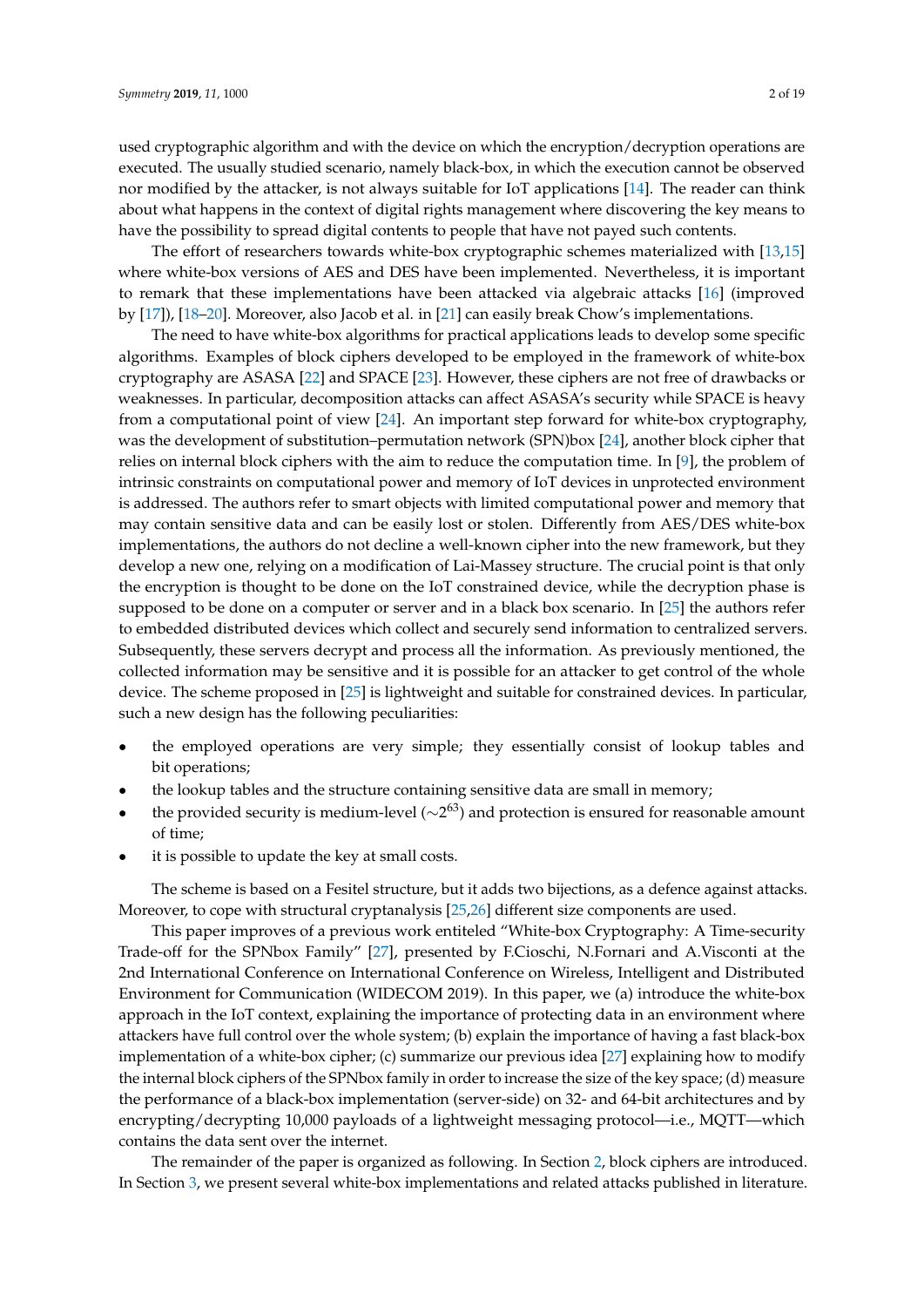In Sections [4](#page-5-0) and [5,](#page-6-0) we summarize two block ciphers' families, namely, SPACE and SPNbox, which are white-box friendly by design. In Section [6,](#page-8-0) we explain the importance of increasing the number of bits of the key used in each round. In Section [7,](#page-9-0) the testing activities are presented. Finally, Section [8](#page-14-0) is devoted to discussion and conclusions.

## <span id="page-2-0"></span>**2. Block Ciphers**

There exist two main families of block ciphers: SPN and Feistel network. The main difference between them is that Feistel networks play only with one half of the cipher state in each round.

## *2.1. Substitution-Permutation Networks*

A SPN is a design for block ciphers proposed by Shannon in [\[28\]](#page-16-8), where he suggested to use multiple mixing layers interleaving substitutions and permutations. Although weak on its own, applying substitutions and then permutations presents good "mixing" properties. Substitutions contribute to local *confusion* and permutations spread such a local confusion to the more distant subblocks, thus providing *diffusion* [\[28\]](#page-16-8). If a single input bit is flipped, it affects the *m* output bits of a specific S-box which, subsequently, are sent to different S-boxes by a permutation. Considering the output of such a network, about fifty percent of the bits are affected by this change. Therefore an outcome of a single bit change at the input is difficult to predict, especially if the bit of the secret key are XORed into the block between the encryption layers. In order to get better diffusion properties, several block ciphers adopt linear (as in the case of AES) or affine mappings instead of permutations.

**Definition 1.** Let  $\phi: (\mathbb{F}_2)^r \times (\mathbb{F}_2)^l \to (\mathbb{F}_2)^r$ , with  $r = bt$  be a block cipher with N rounds. Let  $k \in (\mathbb{F}_2)^l$  be the cipher key and  $(k^{(0)}, \cdots, k^{(N)})$  be the  $N+1$  round keys generated by k through the key schedule. *Then φ is an SPN block cipher if*

$$
\phi_k(x) = \tau_N \circ \tau_{N-1} \circ \ldots \circ \tau_0(x) \qquad x \in (\mathbb{F}_2)^r
$$

 $\nu$ *k*)  $\sigma_{k} = \sigma_{k}$ (*i*)  $\sigma_{k}$ (*i*)  $\sigma_{l}$  *o*<sub>1</sub>

- $\bullet$   $\gamma^{(i)} : (\mathbb{F}_{2^t})^b \to (\mathbb{F}_{2^t})^b$  *is a non linear substitution*
- $\lambda^{(i)} \in AGL((\mathbb{F}_2)^r)$  where  $AGL((\mathbb{F}_2)^r)$  is the subgroup of the affine transformations of  $(\mathbb{F}_2)^r$
- $\bullet$   $\quad \ \sigma_{k^{(i)}}$  *is the addition with the round key*

$$
\begin{array}{cccc} \sigma_{k^{(i)}}: & (\mathbb{F}_2)^r & \to & (\mathbb{F}_2)^r \\ & x & \mapsto & x \oplus k^{(i)} \end{array}
$$

*where by* ⊕ *we denote the bitwise addition (XOR).*

#### *2.2. Feistel Networks*

A Feistel network is a block cipher introduced by H. Feistel and D. Coppersmith in 1973 [\[29\]](#page-16-9) which has the advantage of having the encryption and decryption functions almost identical, making the implementation easier and cheaper compared to translation based ciphers. Let us define the following functions before describing the encryption process.

<span id="page-2-1"></span>**Definition 2.** *Let*  $\pi_t$  *be a projection, with*  $t \in \{1, \ldots, 2n\}$ *, defined as:* 

$$
\pi_t: \mathbb{F}^{2n} \to \mathbb{F}^t
$$

$$
(x_1, \ldots, x_{2n}) \mapsto (x_1, \ldots, x_t)
$$

Considering  $x \in \mathbb{F}^{2n}$  as a vector of bits, we can use projection  $\pi_t$  to choose the *t most* significant bits of *x*.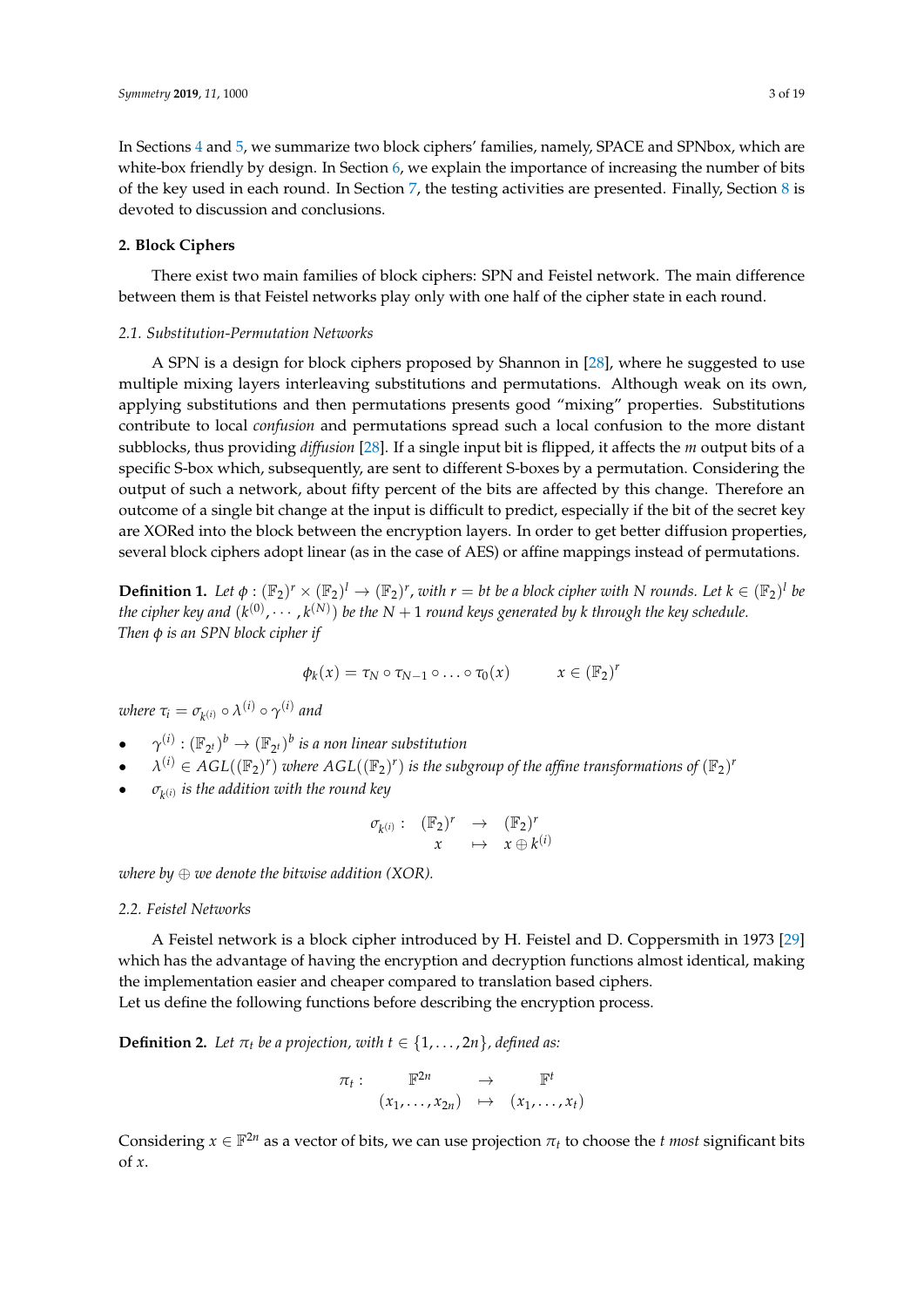**Definition 3.** *Let*  $\varrho_t$  *be a projection, with*  $t \in \{1, \ldots, 2n\}$ *, defined as:* 

$$
Q_t: \qquad \mathbb{F}^{2n} \qquad \to \qquad \mathbb{F}^t
$$

$$
(x_1, \ldots, x_{2n}) \qquad \mapsto \qquad (x_{2n-t+1}, \ldots, x_{2n})
$$

In the same way, using projection  $\rho_t$  we can choose the *t least* significant bits of *x*.

Given  $m \in \mathbb{F}^{2n}$  (a message) and  $k \in \mathbb{F}^l$  (a secret key), for some positive integer *l*, the encryption process works as follows:

- 1. *N* + 1 round keys  $k_0$ . .. $k_N$  are generated from *k* by means of the key schedule
- 2. message *m* is split into a left block and right block, initialized as

$$
L_0 = \pi_n(m) \qquad R_0 = \varrho_n(m)
$$

3. for  $i \in \{1, ..., N+1\}$  the round function is applied in the following way:

<span id="page-3-1"></span>
$$
L_i = R_{i-1} \qquad R_i = L_{i-1} \oplus F(R_{i-1}, k_{i-1}) \tag{1}
$$

4. final ciphertext *c* is  $(R_{N+1}, L_{N+1})$ .

Encryption and decryption only differ in the reverse order of the round keys, as a matter of fact the decryption of ciphertext  $(R_{N+1}, L_{N+1})$  is accomplished computing for  $i \in \{N, N-1, \ldots, 0\}$ 

<span id="page-3-2"></span>
$$
R_i = L_{i+1} \qquad L_i = R_{i+1} \oplus F(L_{i+1}, k_i)
$$
 (2)

An advantage of Feistel networks is that Feistel function *F* is non-necessarily invertible.This can be clearly seen by analyzing how encryption and decryption work (see Equations [\(1\)](#page-3-1) and [\(2\)](#page-3-2)).

## <span id="page-3-0"></span>**3. The White-Box Approach**

The White-Box approach aims to avoid key recovery attacks by embedding the cryptographic key into a robust representation of the cipher. Consider a block cipher  $\phi$ . We compute a map  $\psi : \mathbb{F}^n \to \mathbb{F}^n$ such that, given a key  $\bar k\in\mathbb F^l$ , it holds  $\phi(x,\bar k)=\psi(x)~~\forall x\in\mathbb F^n.$  If an attacker knows even both  $\phi$  and  $\psi$ , it should be very hard for him to find out the key.

**Example 1.** *Let φ and ψ be defined as follows:*

$$
\begin{array}{ll}\n\phi(x) := k + x \mod 4 & x \in \{0, \dots, 3\} \\
\psi(x) := S[x] & S = [3, 0, 1, 2]\n\end{array}
$$

*If*  $k = 3$ , we can consider  $\psi$  as a white-box implementation of  $\phi$ , by representing  $\psi$  as a lookup table.

The first white-box AES implementation has been proposed by Chow et al. in [\[13\]](#page-15-12). The authors suggest that key extraction can be avoided by a careful use of lookup tables. In particular, given a secret key and a block cipher, it is possible to create a lookup table which maps the plaintext in a corresponding ciphertext. In some cases, this lookup table may be huge and unusable due to its dimension. Therefore, a block cipher *φ* can be represented as a network of smaller lookup tables (see Figure [1\)](#page-4-0) that have to be read in a particular order [\[13\]](#page-15-12). Unfortunately, in the white-box framework an adversary has full access to these tables, exposing the cipher to possible attacks. Since there is no reason to make an attacker's life easier, tables can be protected by means of internal encodings [\[13\]](#page-15-12). This means that a map is composed after table *i* and its inverse before table  $(i + 1)$ , leaving the ciphertext unchanged. However, internal encoding does not protect against code-lifting attacks. Indeed, an attacker may recover the tables of the cipher and understand their concatenation order. Doing so, she/he is able to decrypt messages even though he had not recovered the secret key.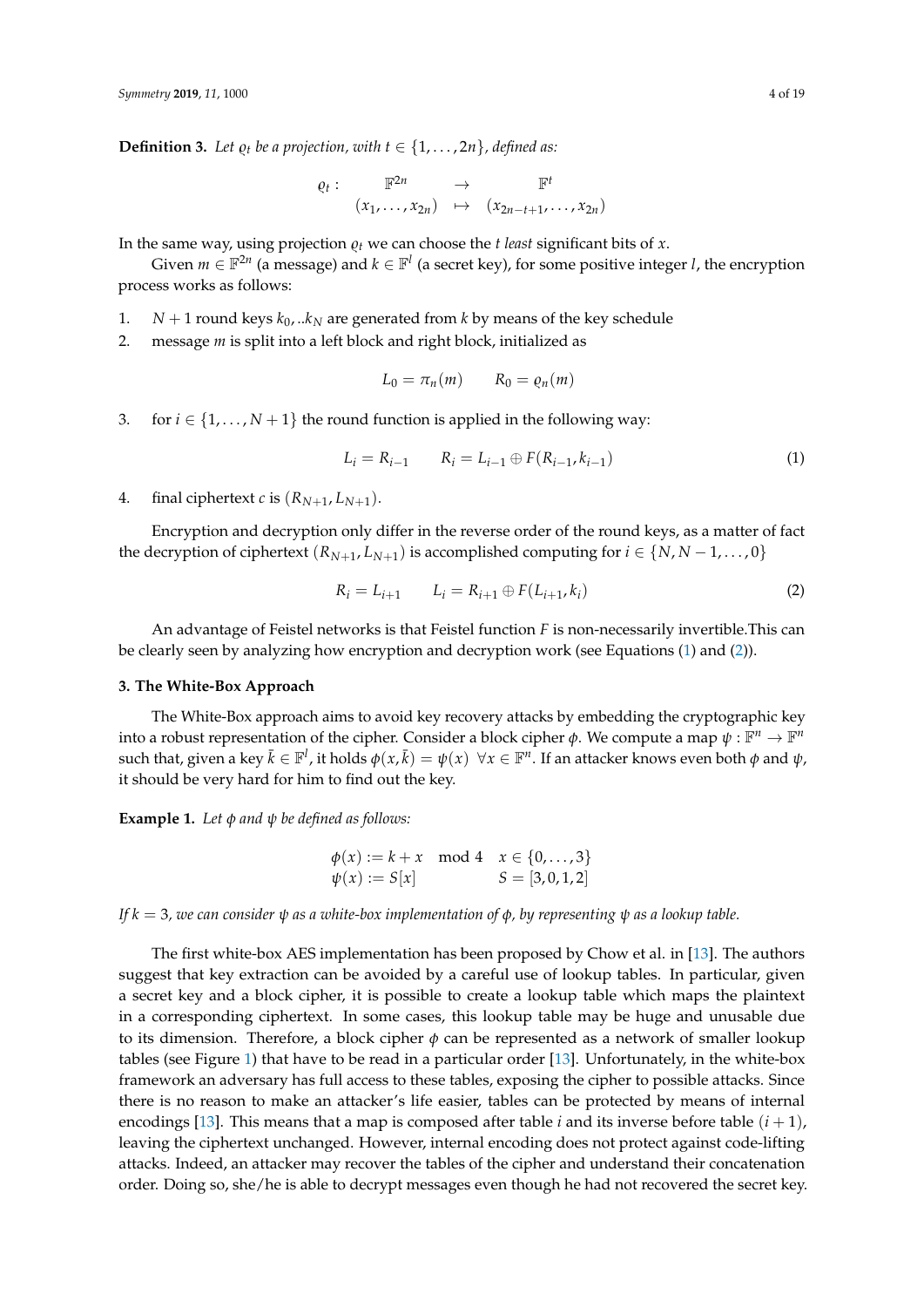<span id="page-4-0"></span>Therefore, another protection is required: external encoding. Internal and external encodings are also discussed in [\[30\]](#page-16-10), while a different approach, based on polynomial algebra techniques [\[31\]](#page-16-11), gave rise to a perturbated white-box implementation of AES [\[32\]](#page-16-12), broken by [\[33\]](#page-16-13) in 2010.



**Figure 1.** Table-based white-box implementation: the key *k* is scrambled by a network of lookup tables.

Chow's work is a milestone for white-box cryptography and its framework has also been used by some subsequent works such as [\[34,](#page-16-14)[35\]](#page-16-15). However, researchers found attacks also for these new approaches:

- White-Box AES Implementation: Chow [\[13\]](#page-15-12); Attack: [\[16\]](#page-15-15); Work Factor:  $2^{30}$ ;
- White-Box AES Implementation: Karroumi [\[34\]](#page-16-14); Attack: [\[18](#page-15-17)[,20\]](#page-16-0); Work Factor: 222;
- White-Box AES Implementation: Xiao Lai [\[35\]](#page-16-15); Attack: [\[18\]](#page-15-17); Work Factor: 232;
- White-Box AES Implementation: Xiao Lai [\[35\]](#page-16-15) generic linear version; Attack: [\[18\]](#page-15-17); Work Factor:  $2^{38}$ ;
- White-Box AES Implementation: Xiao Lai [\[35\]](#page-16-15) affine/non-affine version; Attack: [\[19\]](#page-16-16); Work Factor: at least  $2^{49}$ .

The attacks listed above may require to know the internal data representation and sometimes this means to produce a significant reverse engineering effort. An improved AES implementation is given in [\[36\]](#page-16-17). This implementation is immune to attacks described in  $[16,18]$  $[16,18]$  but it is not to the one presented in [\[37\]](#page-16-18).

The first paper aiming to break all white-box implementations belonging to the framework introduced in [\[13\]](#page-15-12) is [\[19\]](#page-16-16), but it has the weak point to require some additional hypotheses. Differently, Derbez et al. [\[38\]](#page-16-19) breaks all the papers in Chow's framework by solving the affine equivalence problem (see [\[39,](#page-17-0)[40\]](#page-17-1)). Chow's framework has also been used by [\[41\]](#page-17-2) and subsequently attacked by [\[42\]](#page-17-3).

A significant advance from the attacker's point of view became feasible by shifting the focus from the attacks previously described to side channel attacks [\[43\]](#page-17-4). In particular, new approaches to verify the security of a white-box implementation have been proposed in [\[44\]](#page-17-5) where Bos et al. present differential fault analysis (DFA) and differential computational analysis (DCA) attacks (further information on fault-injection and differential power analysis attacks can be found in [\[45,](#page-17-6)[46\]](#page-17-7) respectively). In addition, in [\[47](#page-17-8)[,48\]](#page-17-9) the authors explained more formally why DCA is effective against linear and nibble encoding, Rivain and Wang [\[43\]](#page-17-4) provide an extensive analysis on the effectiveness of DCA, finally Biryukov and Udovenko [\[49\]](#page-17-10) give a general protection method for white-box implementations against DCA.

Obfuscation techniques or the randomization of the location of the lookup tables can be used to enhance security of white-box algorithms [\[50\]](#page-17-11), while [\[51\]](#page-17-12) examines how these techniques are successful against both DCA and differential power attacks (DPA). The paper [\[52\]](#page-17-13) exploits noncommutative groups to obfuscate operation that should be made on commutative ones and it is employed in the IoT framework. Finally, an evaluation on software protections to white-box implementations is provided by [\[51\]](#page-17-12).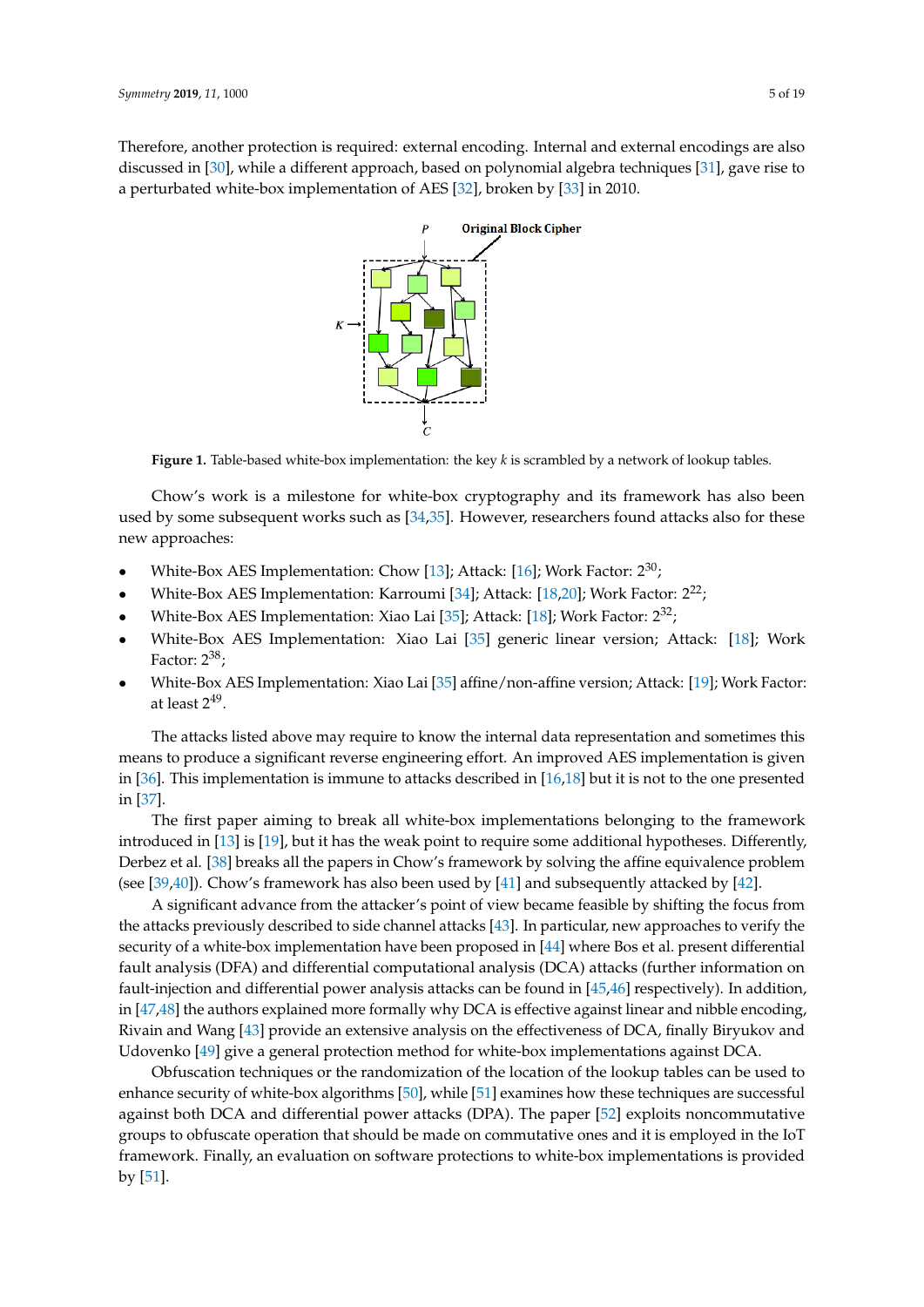Some improvements to DCA have been developed by [\[43](#page-17-4)[,53\]](#page-17-14). The first one extends DCA to successfully address implementations using masking and shuffling techniques [\[53\]](#page-17-14). The second one provide a DCA-like collision attack with a good complexity [\[43\]](#page-17-4).

Some paper such as [\[54](#page-17-15)[–56\]](#page-17-16) address the problem of incompressibility or code hardness. The idea is that an attacker in the white-box framework should not be able to rewrite the code of some implementation in order to decrease the code-hardness. In [\[54\]](#page-17-15) two incompressible white-box schemes called "WhiteKey" and "WhiteBlock" are introduced and one instance for each scheme is provided (called PuppyCipher and CoureurDesBois respectively), [\[55\]](#page-17-17) describes the concept of code-hardness, time-hardness and memory-hardness, while [\[56\]](#page-17-16) provides a new incompressible white-box implementation based on the assumption of one-way permutations.

We conclude our extensive analisys of implementations and attacks, citing a white-box signature scheme [\[57\]](#page-17-18) and the methods [\[58\]](#page-18-0) used to attack the most resistant implementation submitted to the white-box competition called "CHES 2017 CTF Challenge".

In the sequel, we will analyze in detail two family of white-box cipher called SPACE (Section [4\)](#page-5-0) and SPNbox (Section [5\)](#page-6-0).

#### <span id="page-5-0"></span>**4. SPACE: A Block Cipher**

SPACE is a block cipher developed by Bogdanov and Isobe in [\[23\]](#page-16-3), that is based on a Feistel network. This cipher is designed so that security against key extraction in the white-box context reduces to the well studied problem of key recovery for block ciphers in the standard black-box setting.

SPACE is a generalized Feistel network [\[29\]](#page-16-9). Given a message  $m \in \mathbb{F}^n$  and a secret key  $k \in \mathcal{K}$ , it encrypts *m* to a ciphertext  $c \in \mathbb{F}^n$ . In describing SPACE, three quantities are often employed: *n*, *n*<sub>*a*</sub>, *n*<sub>*b*</sub> ∈ N. In particular, in [\[23\]](#page-16-3) *n* = 128, *n*<sub>*a*</sub> ∈ {8, 16, 24, 32} and *n*<sub>*b*</sub> = *n* − *n*<sub>*a*</sub>.

We summarize here the encryption procedure:

1. The state *X<sup>r</sup>* at round *r* can be seen as given by  $l = n/n_a$  vectors  $x_i^r \in \mathbb{F}^{n_a}$  so

$$
X^r = \{x_0^r, x_1^r, \ldots, x_{l-1}^r\}.
$$

- 2.  $X^0 = m$ , so it is initialized with the plaintext.
- 3. For  $r \in \{1, \ldots, R+1\}$  the state is updated this way:

$$
X^{r+1} = (F_{n_a}^r(x_0^r) \oplus (x_1^r||x_2^r|| \dots ||x_{l-1}^r)) ||x_0^r
$$

where  $F_{n_a}^r : \mathbb{F}^{n_a} \to \mathbb{F}^{n_b}$  is the Feistel function and  $\vert \vert$  is the concatenation.

4.  $X^{R+1} = c$  so we have found the ciphertext.

At each encryption round, the Feistel function takes  $x_0^r$  as input. Then  $F_{n_a}^r(x_0^r)$  is added to the rest of the state  $(x_1^r \mid \mid \ldots \mid |x_{l-1}^r)$ . The first  $n_b$  bits of the new state are given by the result of this operation. The last  $n_a$  are filled with  $x_0^r$ .

Now, consider  $\pi_t$  be the projection of Definition [2](#page-2-1) and the Feistel function  $F_{n_a}^r$  used by SPACE, specified in Definition [4.](#page-5-1)

<span id="page-5-1"></span>**Definition 4.** *Let φ<sup>k</sup> be a block cipher and r the round number represented in binary with n<sup>b</sup> digits (so we see it* as an element of  $\mathbb{F}^{n_b}$ ). The Feistel function  $F^r_{n_a}$  is defined as

$$
F'_{n_a}(x): \mathbb{F}^{n_a} \rightarrow \mathbb{F}^{n_b}
$$

$$
x \rightarrow (\pi_{n_b}(\phi_k(\overbrace{0,\ldots,0}^{n_b}||x))) \oplus r.
$$

We give a specific notation for the round independent part of *Fn<sup>a</sup>* .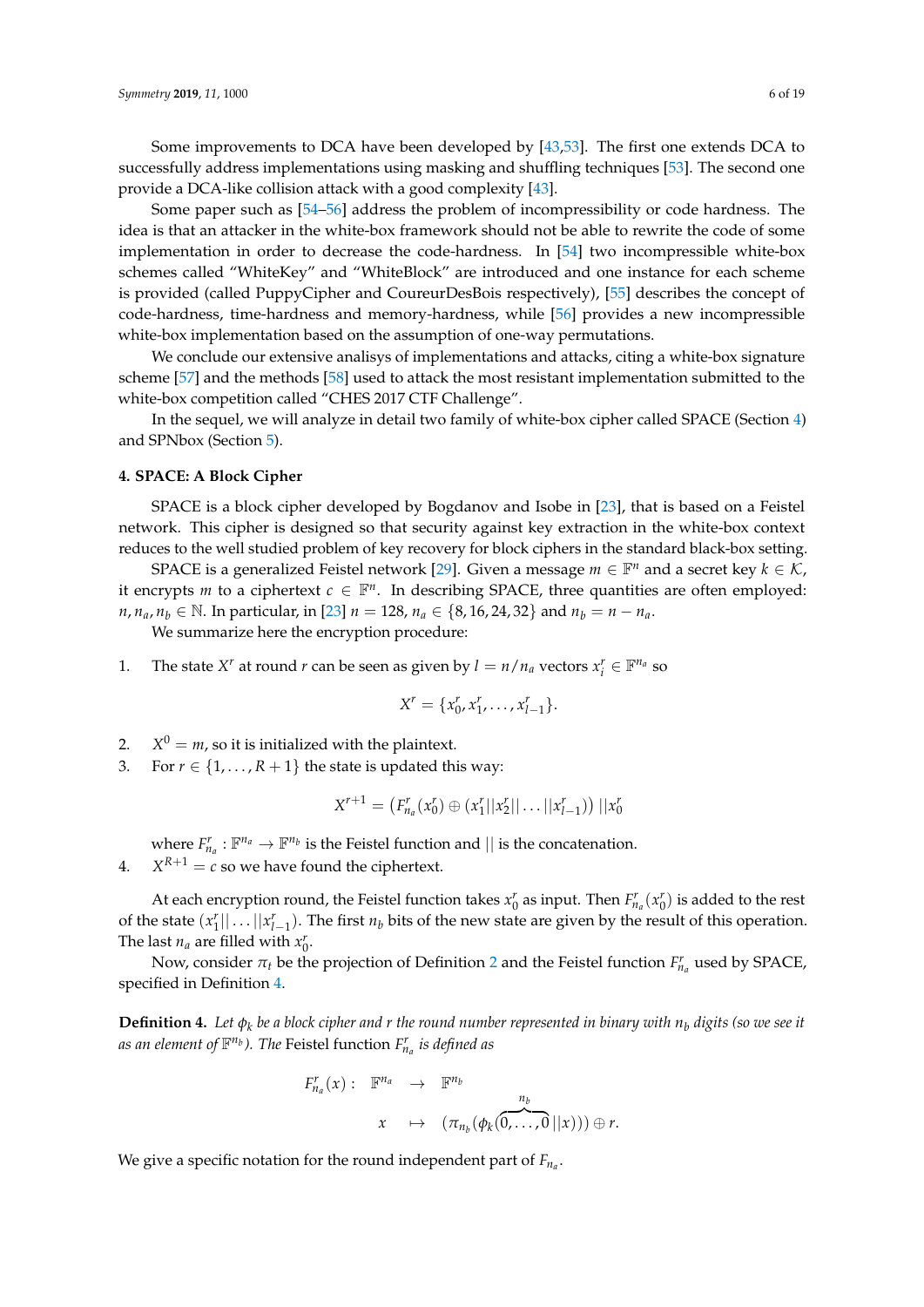**Definition 5.** *The round independent part of the Feistel function Fn<sup>a</sup> is*

$$
F'_{n_a}: \mathbb{F}^{n_a} \rightarrow \mathbb{F}^{n_b}
$$

$$
x \mapsto \pi_{n_b}(\phi_k(\overbrace{0,\ldots,0}^{n_b}||x))
$$

Notice that, differently from traditional Feistel networks, SPACE does not use round keys. There is one secret key *k* used by  $\phi_k$ . This secret key cannot be hardcoded, hence  $\mathbb{F}_p'$ *na* is implemented as a look-up table. The reader might ask himself the reason for designing SPACE over another block cipher *φ<sup>k</sup>* when  $\phi_k$  could be directly implemented as a look-up table. It turns out that this second possibility cannot be developed. If we were to implement *φ<sup>k</sup>* as a look-up table we would need 2*<sup>n</sup>* · *n* bits of space:

$$
\begin{array}{rcl}\n\overbrace{(0,\ldots0,0)}^{n} & \mapsto & \overbrace{\phi_k(0,\ldots0,0)}^{n} \\
(0,\ldots0,1) & \mapsto & \phi_k(0,\ldots0,1) \\
& \vdots \\
(1,\ldots1,1) & \mapsto & \phi_k(1,\ldots1,1)\n\end{array}
$$

<span id="page-6-1"></span>For *n* = 128 the construction of such a look-up table is practically impossible. Therefore Bogdanov and Isobe propose to truncate the output of  $\phi_k$ , computed over a smaller domain (see Figure [2\)](#page-6-1):

$$
(0,\ldots,0||0,\ldots,0,0) \rightarrow \pi_{n_b}(\phi_k(0,\ldots,0||0,\ldots,0,0))
$$
  
\n
$$
(0,\ldots,0||0,\ldots,0,1) \mapsto \pi_{n_b}(\phi_k(0,\ldots,0||0,\ldots,0,1))
$$
  
\n
$$
\vdots
$$
  
\n
$$
(0,\ldots,0||1,\ldots,1,1) \mapsto \pi_{n_b}(\phi_k(0,\ldots,0||1,\ldots,1,1))
$$

**Figure 2.** The value of each image of  $F'_{n_a}(x)$  is saved as a row in a look-up table. Every row is indexed by the value of *x*,  $x \in \{0, ..., 2^{n_a} - 1\}$ .

Since the first  $n_b$  zeros are used as padding in order to form an  $n$ -bit input to provide to  $\phi_k$ , it is completely useless to store them, hence the look-up table implementation needs  $2^{n_a} \cdot n_b$  bits. Thus, the size of the tables for different values of  $n_a \in \{8, 16, 24, 32\}$ —SPACE( $n_a, R$ ), where *R* is the suggested number of rounds—is the following:

- SPACE-(8,300); Table: 3.84 KB
- SPACE-(16,128); Table: 918 KB
- SPACE-(24,128); Table: 218 MB
- SPACE-(32,128); Table: 51.5 GB

Notice that (1) AES white-box implementations of Chow et al. [\[13\]](#page-15-12) and Xiao Lai [\[35\]](#page-16-15) has a table of 752 KB and 20.5 MB respectively; (2) not all  $n_a$  values are suitable, indeed, for  $n_a = 32$  and  $n_a = 24$  the size of the table is not good enough to be used in practice. On the contrary, for  $n_a = 16$  the table has the same size of that described in [\[13\]](#page-15-12).

#### <span id="page-6-0"></span>**5. The SPNbox Family**

The SPACE family of space-hard block ciphers [\[23\]](#page-16-3) benefits of the Feistel structure from a security point of view and prevents the use of parallel execution (see Section [4\)](#page-5-0). However, as suggested in [\[24\]](#page-16-4), using an SPN-type design it is possible to satisfy the requirement of parallelism maintaining a suitably high level of space hardness. Thus, Bogdanov et al. described the SPNbox family of space-hard block ciphers [\[24\]](#page-16-4). Let us briefly explain their idea.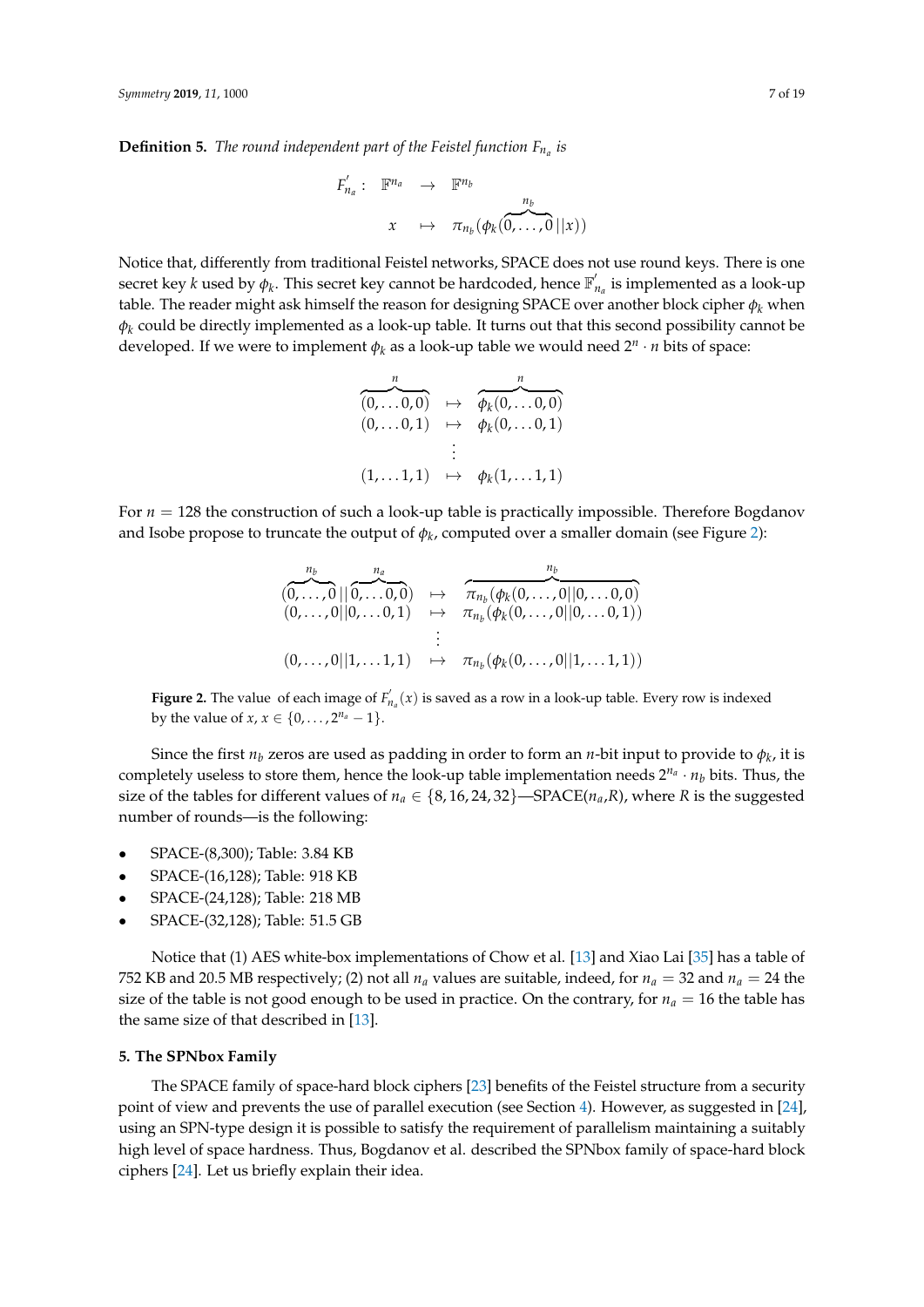SPNbox-*nin* is a substitution-permutation network (SPN) with a block length of *n* bits, a *k*-bit secret key, and based on *nin*-bit substitution boxes.

#### State:

The state of SPNbox- $n_{in}$  is representable as a vector of  $t = n/n_{in}$  elements of  $n_{in}$  bits each:

$$
X = \{X_0, ..., X_{t-1}\}
$$

Key Schedule:

The *k*-bit master key is expanded,  $k_0$ , ...,  $k_{R_{n_{in}}}$  round keys of  $n_{in}$  bits, by means of a Key Derivation Function (KDF)—e.g., PBKDF2 [\[59–](#page-18-1)[62\]](#page-18-2), ARGON2 [\[63\]](#page-18-3), Scrypt [\[64\]](#page-18-4), and so on:

$$
(k_0, ..., k_{R_{n_{in}}}) = KDF(k, n_{in} \cdot (R_{n_{in}} + 1))
$$

Round Transformation:

We encrypt a plaintext  $X^0$  and we get a ciphertext  $X^R$ , by using the following  $R$  transformations e.g.,  $R = 10$ :

$$
X^R = (\bigcirc_{r=1}^R (\sigma^r \circ \theta \circ \gamma))(X^0)
$$

The nonlinear layer *γ* is a substitution layer where *t* identical bijective *nin*-bit S-boxes depending on the key are applied to the state:

$$
\gamma: \mathbb{F}(2^{n_{in}})^t \to \mathbb{F}(2^{n_{in}})^t (X_0, ..., X_{t-1}) \mapsto (S_{n_{in}}(X_0), ..., S_{n_{in}}(X_{t-1}))
$$
\n(3)

These identical S-boxes are constituted by an internal small block cipher of block length *nin* bit.

The linear layer  $\theta$ , a diffusion layer, applies a  $t \times t$  MDS matrix to the state:

$$
\theta : \mathbb{F}(2^{n_{in}})^t \to \mathbb{F}(2^{n_{in}})^t
$$

$$
(X_0, ..., X_{t-1}) \mapsto (X_0, ..., X_{t-1}) \cdot M_{n_{in}}
$$

The affine layer *σ<sup>r</sup>* takes the state and adds round-dependent constants to it:

$$
\sigma^r : \mathbb{F}(2^{n_{in}})^t \to \mathbb{F}(2^{n_{in}})^t
$$

$$
(X_0, ..., X_{t-1}) \mapsto (X_0 \oplus C_0^r, ..., X_{t-1} \oplus C_{t-1}^r),
$$

with  $C_i^r = (r - 1) \cdot t + i + 1$  for  $0 \le i \le t - 1$ .

The Underlying Small Block Ciphers:

The identical  $n_{in}$ -bit S-boxes in the  $\gamma$  layer (which depend on the key) are block ciphers. They are based on the round transformation of AES and they are formed by *Rnin* rounds operating on a state  $x = \{x_0, ..., x_{l-1}\}\$  of *l* bytes, where  $l = n_{in}/8$ :

$$
S_{n_{in}} : \mathbb{F}(2^8)^l \to \mathbb{F}(2^8)^l
$$

$$
x \mapsto (\bigcirc_{i=1}^{R_{n_{in}}}(AK^i \circ MC_{n_{in}} \circ SB))(AK^0(x))
$$

where SB, MC and AK indicate the AES transformations SubBytes, MixColumns and AddRoundKey, respectively. Notice that (a) the number of rounds  $R_{n_{in}}$  that [\[24\]](#page-16-4) suggests are  $R_{32} = 16$ ,  $R_{24} = 20$ ,  $R_{16} = 32$ and  $R_8 = 64$ ; (b) different matrices are employed in the  $MC_{n_{in}}$  round transformation. More precisely, for *nin* = 32 we use the *MC* matrix of AES, while in the other cases a sub-matrix of *MC* is used. If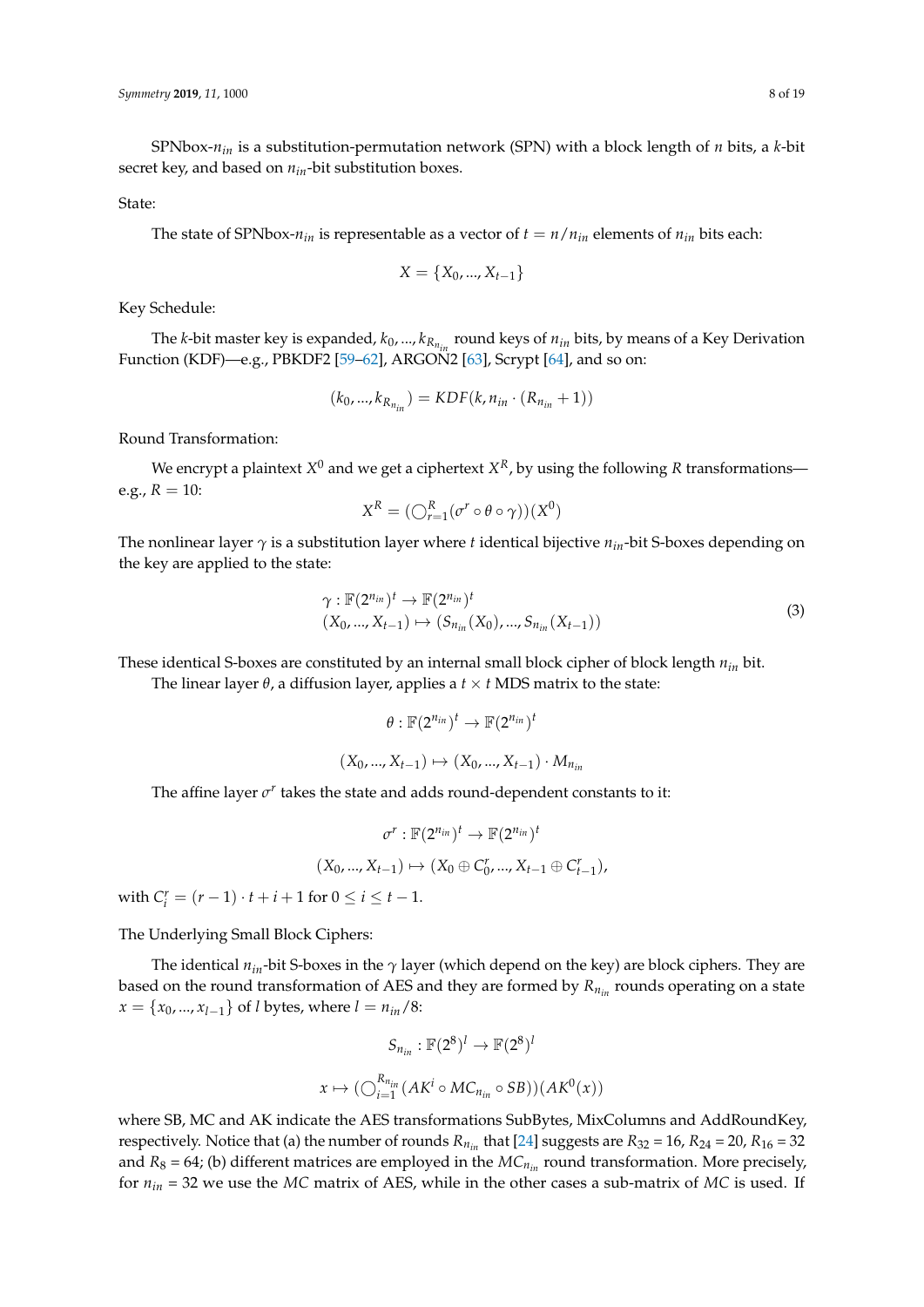$n_{in}$  = 8,  $MC_{n_{in}}$  is the identity map's matrix. Note that, as for the Feistel function in SPACE, in the white-box setting the small block ciphers  $S_{n_{in}}$  are implemented as lookup tables.

#### <span id="page-8-0"></span>**6. Issues and Possible Solutions**

Although the white-box implementation of the cipher is very important, it may have some limitations due to the key embedded into the device. If several devices have to communicate with a server and such devices do not support Transport Layer Security (TLS) protocol due to insufficient resources, the server needs to manage a number of keys (pre-shared or not) in order to decrypt the messages. In a white-box context this means having a number of different implementations that run on our server and this is not a good idea. Therefore, the server will be provided with a fast black-box implementation of the cipher.

<span id="page-8-1"></span>Figure [3](#page-8-1) helps us to visualize this idea, where a white-box implementation runs on a number of devices and a fast black-box implementation runs on our server.



**Figure 3.** A black-box implementation (server-side).

In order to design a fast black-box implementation of a white-box cipher, we modify the inner round described in Section [5,](#page-6-0) increasing the number of bits of the key used in each round. In particular, we replace the AES' ShiftRow transformation, omitted by [\[24\]](#page-16-4), with a key-dependent circular bit shift transformation (see Figures [4](#page-8-2) and [5\)](#page-9-1).

<span id="page-8-2"></span>If we are shifting eight bits of the state, i.e., *nin* = 8, three bits are required to execute the circular shift. Thus, we use 11 bits of the key in each round *i*: eight of them for the AK*<sup>i</sup>* transformation and three for the BitShift transformation. If the state doubled, tripled, or quadrupled, i.e., *nin* = 16, 24, 32, the bits of the key used are  $11 \times 2 = 22$ ,  $11 \times 3 = 33$  and  $11 \times 4 = 44$  respectively.



**Figure 4.** A BitShift key-dependent: increasing the size of the round key from 8 to 11 bits.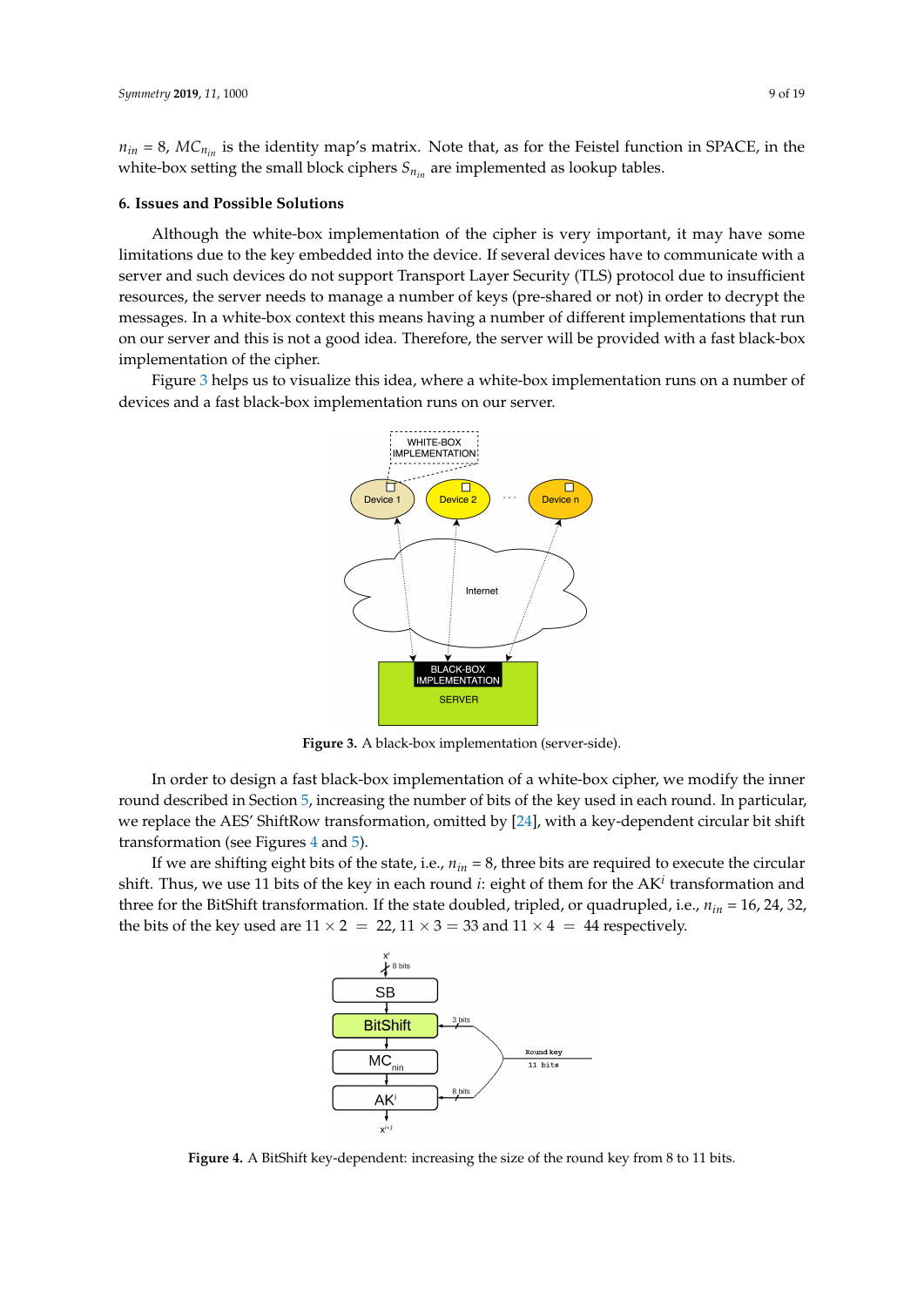Notice that the implementation of [\[24\]](#page-16-4) employs the AES-NI instructions, while the idea described in this paper does not. In the encryption phase (*nin* = 32, 24, 16), the matrices involved in the computation of the MixColumns transformation (*A*24, and *A*<sup>16</sup> for short) are sub-matrices of that used in AES ( $A_{32}$ ). On the contrary, in the decryption phase, we need to invert  $A_{24}$  and  $A_{16}$ . Since their inverse matrices are not sub-matrices of  $A_{32}^{-1}$  and the decryption instruction of AES-NI is based only on  $A_{32}^{-1}$ , for  $n_{in} = 24$ , 16 we cannot use the AES-NI instructions. Anyway, in IoT context, the impossibility of using AES-NI instructions is not a problem in itself because not all IoT devices support this instruction set.

<span id="page-9-1"></span>

**Figure 5.** Substitution–permutation network (SPN)box: a new inner round *γ*.

# <span id="page-9-0"></span>**7. Testing Activities**

The testing activity reported is twofold. In the first part, we measure the performance of internal layer *γ* (see Algorithm [1\)](#page-10-0)—the external part (layer *θ* and *σ*) is exactly the same as in [\[24\]](#page-16-4), so it would be pointless to evaluate it.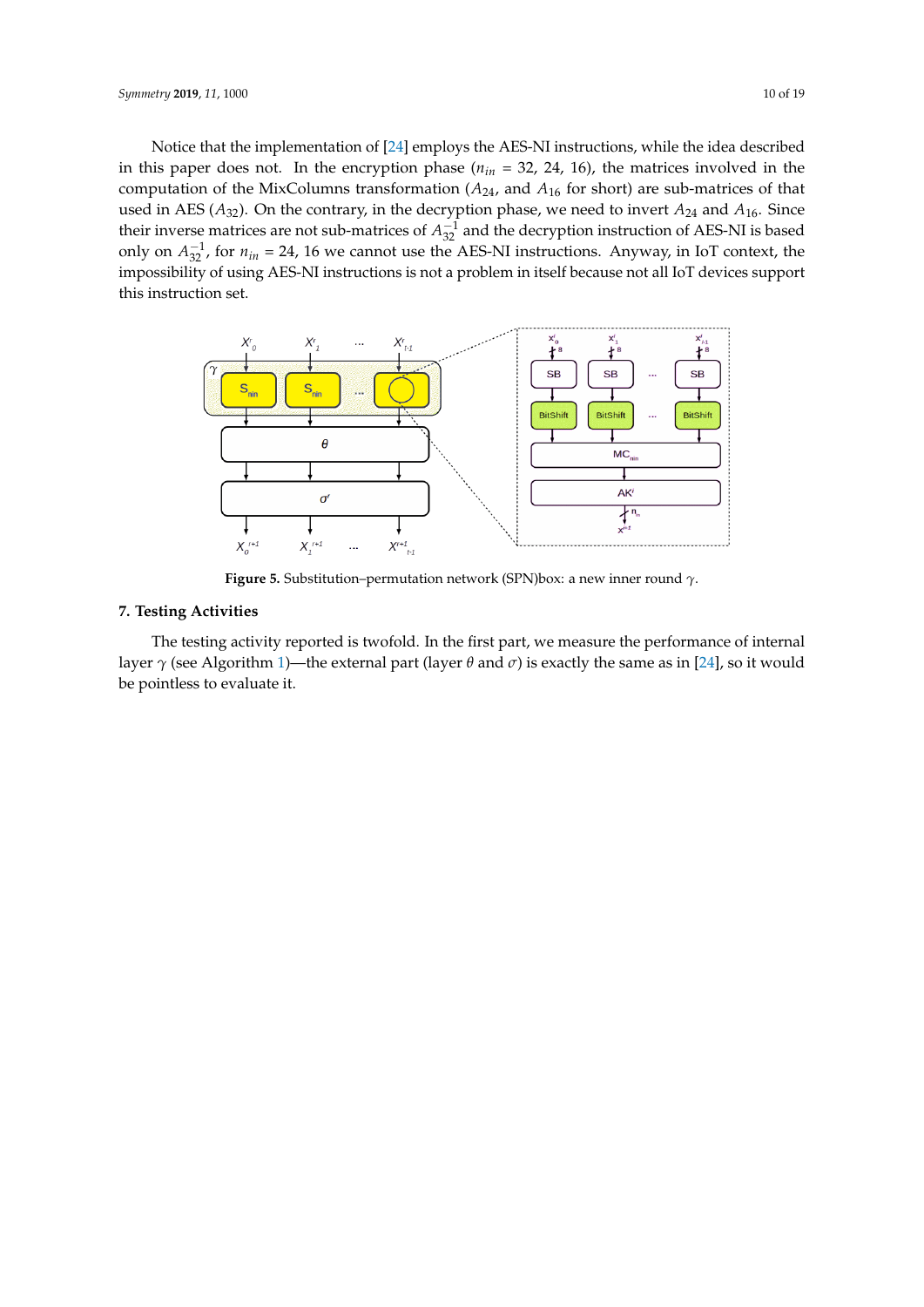```
Algorithm 1: Layer γ with BitShift transformation.
```

```
1 Function SPNbox(state):
2 for r = 1 \rightarrow R do
3 layer_gamma(state)
4 layer_theta(state)
5 layer_sigma(state, r)
6 Function layer_gamma(state):
7 Set n_{in} = 8, 16, or 32
8 foreach chunk of length nin in state do
9 Snin (state)
10 Function S_{n_{in}} (state):
11 AddRoundKey(state)
12 for i = 1 \rightarrow R_{n_{in}} do
13 SubBytes(state)
14 BitShift(state)
15 MixColumns(state)
16 AddRoundKey(state)
17 Function layer_theta(state):
18 return
19 Function layer_sigma(state,r):
20 return
```
<span id="page-10-0"></span>We run our code on laptops with different hardware configurations. More precisely, our laptops are equipped with

- Intel<sup>®</sup> Core<sup>TM</sup> i3-330M, 2.13 GHz processor with 3 MB SmartCache, 8 GB RAM and Ubuntu 18.04.1 LTS 64-bit. The source code has been compiled with GCC 7.3.0 with -O3 optimization enabled (see Table [1\)](#page-11-0);
- Intel<sup>®</sup> Core<sup>TM</sup> i3-350M, 2.26 GHz processor with 3 MB SmartCache, 8 GB RAM and Ubuntu 18.04.2 LTS 64-bit. The source code has been compiled with GCC 7.4.0 with -03 optimization enabled (see Table [2\)](#page-11-1);
- Intel<sup>®</sup> Core<sup>TM</sup> i7-2860QM, 2.50/3.60 GHz processor with 8 MB SmartCache, 16 GB RAM and Kubuntu 18.10 64-bit. The source code has been compiled with GCC 7.3.0 with -O3 optimization enabled (see Table [3\)](#page-11-2);
- Intel $\mathbb{R}$  Core<sup>TM</sup> i7-5500U, 2.40/3.00 GHz processor with 4 MB Cache, 8 GB RAM and Ubuntu 18.04.2 LTS 64-bit. The source code has been compiled with GCC 7.4.0 with -O3 optimization enabled (see Table [4\)](#page-11-3);
- Intel<sup>®</sup> Core<sup>TM</sup> i7-8550U CPU, 1.80/4.00 GHz processor with 8 MB SmartCache, 32 GB RAM and Ubuntu 18.04.2 LTS 64-bit. The source code has been compiled with GCC 7.4.0 with -O3 optimization enabled (see Table [5\)](#page-11-4);
- Intel<sup>®</sup> Core<sup>TM</sup> i3-350M, 2.26 GHz processor with 3 MB SmartCache, 4 GB RAM and Debian GNU/Linux 9 32-bit. The source code has been compiled with GCC 6.3.0 with -O3 optimization enabled (see Table [6\)](#page-12-0);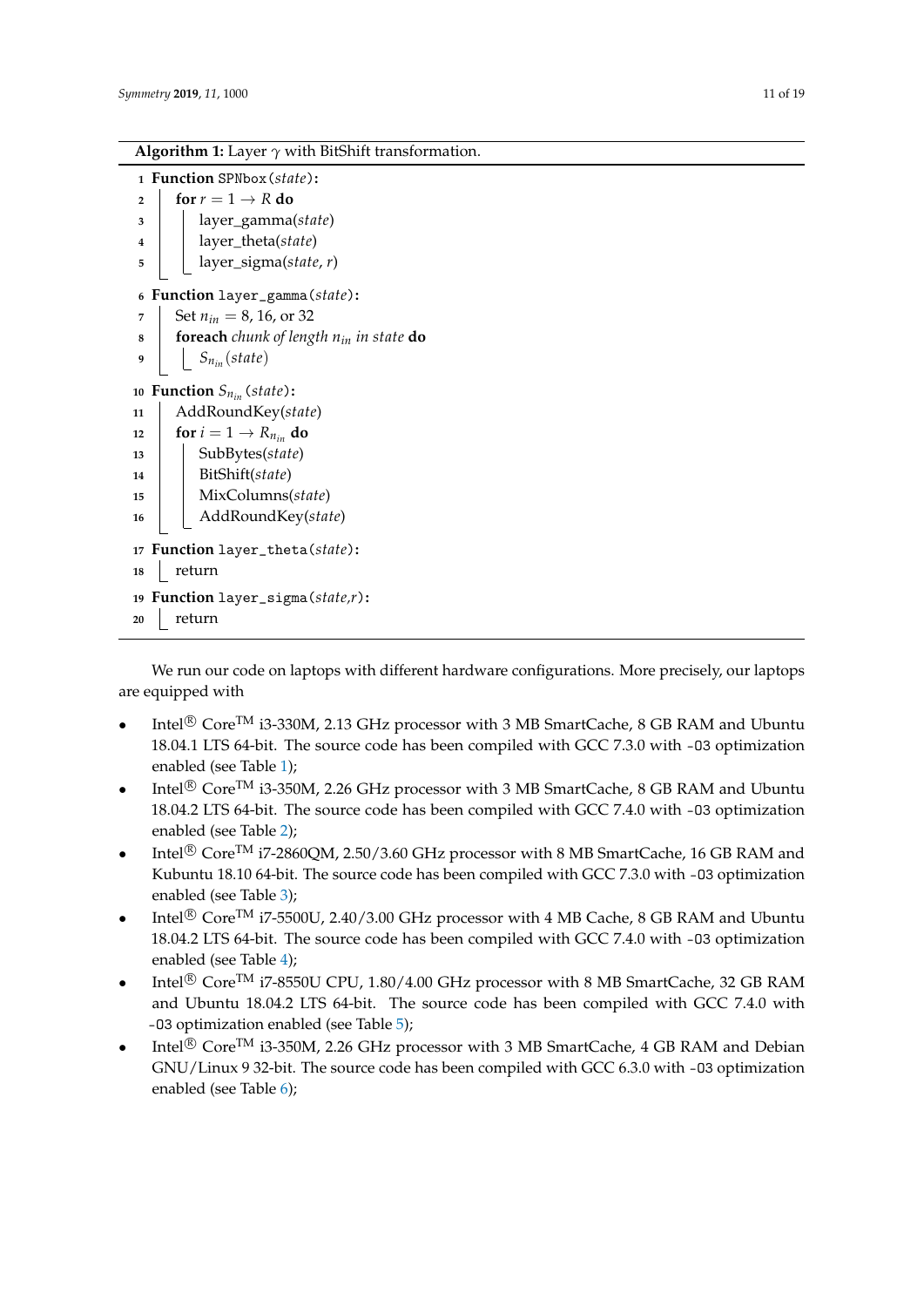|                           | γ          | $\gamma$ with BitShift |
|---------------------------|------------|------------------------|
| $n_{in}$ = 32, encryption | 1.178316 s | 0.955048 s             |
| $n_{in}$ = 32, decryption | 1.447580 s | 1.168507 s             |
| $n_{in}$ = 16, encryption | 3.946748 s | 3.222751 s             |
| $n_{in}$ = 16, decryption | 4.193261 s | 3.308678 s             |
| $n_{in} = 8$ , encryption | 2.547156 s | 2.192452 s             |
| $n_{in} = 8$ , decryption | 2.564750 s | 2.250102 s             |

<span id="page-11-0"></span>**Table 1.** Results of tests on i3-330M with Ubuntu 18.04.1 LTS 64-bit.

<span id="page-11-1"></span>**Table 2.** Results of tests on i3-350M with Ubuntu 18.04.2 LTS 64-bit.

|                           | γ          | $\gamma$ with BitShift |
|---------------------------|------------|------------------------|
| $n_{in}$ = 32, encryption | 1.116117 s | 0.902140 s             |
| $n_{in}$ = 32, decryption | 1.367435 s | 1.150235 s             |
| $n_{in}$ = 16, encryption | 3.717744 s | 3.035942 s             |
| $n_{in}$ = 16, decryption | 3.954781 s | 3.116000 s             |
| $n_{in} = 8$ , encryption | 2.395998 s | 2.061877 s             |
| $n_{in} = 8$ , decryption | 2.405397 s | 2.114405 s             |

<span id="page-11-2"></span>**Table 3.** Results of tests on i7-2860QM with Kubuntu 18.10 64-bit.

|                           | γ            | $\gamma$ with BitShift |
|---------------------------|--------------|------------------------|
| $n_{in}$ = 32, encryption | $0.837671$ s | $0.668838$ s           |
| $n_{in}$ = 32, decryption | 0.925293 s   | $0.816856$ s           |
| $n_{in}$ = 16, encryption | 2.667934 s   | 2.147471 s             |
| $n_{in}$ = 16, decryption | 2.811657 s   | 2.394600 s             |
| $n_{in} = 8$ , encryption | 1.886357 s   | 1.565764 s             |
| $n_{in} = 8$ , decryption | 2.030491 s   | 1.777118 s             |

<span id="page-11-3"></span>**Table 4.** Results of tests on i7-5500U with Ubuntu 18.04.2 LTS 64-bit.

|                           | $\gamma$     | $\gamma$ with BitShift |
|---------------------------|--------------|------------------------|
| $n_{in}$ = 32, encryption | 0.861415 s   | 0.701899 s             |
| $n_{in}$ = 32, decryption | $0.954985$ s | 0.782088 s             |
| $n_{in}$ = 16, encryption | 2.980274 s   | 2.461575 s             |
| $n_{in}$ = 16, decryption | 3.155612 s   | 2.543056 s             |
| $n_{in} = 8$ , encryption | 1.860916 s   | 1.774127 s             |
| $n_{in} = 8$ , decryption | 1.879749 s   | 1.785562 s             |

<span id="page-11-4"></span>**Table 5.** Results of tests on i7-8550U with Ubuntu 18.04.2 LTS 64-bit.

| $\gamma$ with BitShift<br>$\gamma$ |                           |
|------------------------------------|---------------------------|
| 0.526522 s<br>0.681576 s           | $n_{in}$ = 32, encryption |
| 0.723118 s<br>0.587942 s           | $n_{in}$ = 32, decryption |
| 1.898987 s<br>2.396308 s           | $n_{in}$ = 16, encryption |
| 1.933232 s<br>2.462049 s           | $n_{in}$ = 16, decryption |
| 1.258072 s<br>1.160104 s           | $n_{in} = 8$ , encryption |
| 1.248327 s<br>1.179036 s           | $n_{in} = 8$ , decryption |
|                                    |                           |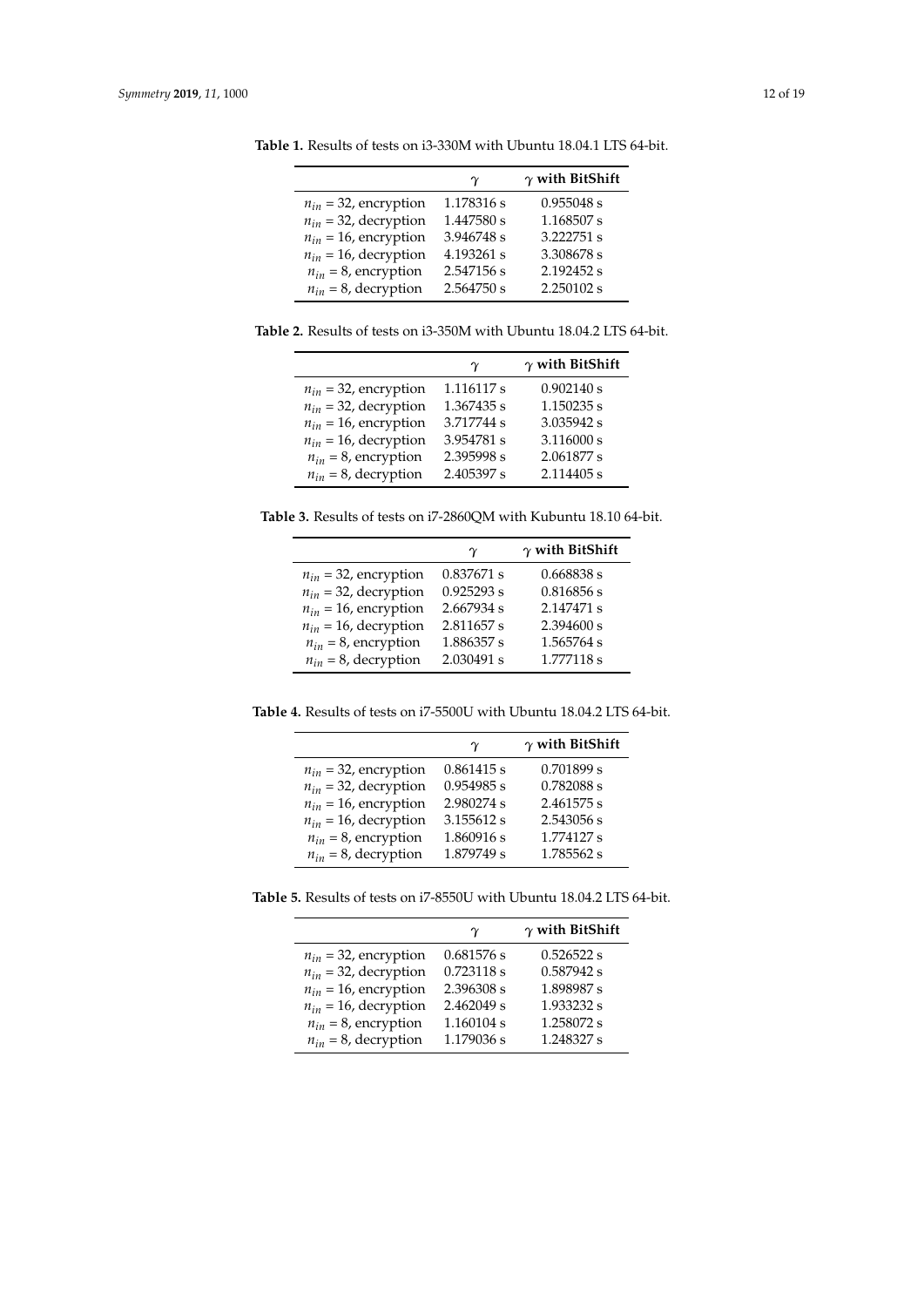|                           | $\gamma$   | $\gamma$ with BitShift |
|---------------------------|------------|------------------------|
| $n_{in}$ = 32, encryption | 1.247818 s | 1.041543 s             |
| $n_{in}$ = 32, decryption | 1.967226 s | 1.558086 s             |
| $n_{in}$ = 16, encryption | 3.721377 s | 3.381363 s             |
| $n_{in}$ = 16, decryption | 4.164744 s | 3.262065 s             |
| $n_{in} = 8$ , encryption | 2.399780 s | 2.065451 s             |
| $n_{in} = 8$ , decryption | 2.412146 s | 2.127425 s             |

<span id="page-12-0"></span>**Table 6.** Results of tests on i3-350M with Debian GNU/Linux 9 32-bit.

In the second part, as explained in Section [6,](#page-8-0) we examine the cipher in the IoT context, where black-box and white-box implementations are involved.

#### *7.1. 32/64-Bit Architectures*

We compared the performance of internal layer *γ* (yellow rectangles of Figure [5\)](#page-9-1) with and without BitShift transformation (green rectangles of Figure [5\)](#page-9-1) for different *nin* sizes. We avoid the operations involved in *θ* and *σ* layers.

Tables [1](#page-11-0)[–6](#page-12-0) show the time required to encrypt/decrypt one million of different plaintexts (fixed size of 128 bits) using the same key (randomly chosen). Notice that in addition to the key bits needed for the initial AddRoundKey *AK*<sup>0</sup> , SPNbox layer *γ* uses 512 key bits—i.e., 512 bit = 16 round × 32 bit  $(n_{in} = 32)$ , or 512 bit = 32 round  $\times$  16 bit ( $n_{in} = 16$ ), or 512 bit = 64 round  $\times$  8 bit ( $n_{in} = 8$ ). Therefore, we set to 512 the minimum amount of key bits to be used in our solution. In particular, we will execute: 12 rounds ( $R_{n_{in}}$  = 12), using 528 key bits ( $n_{in}$  = 32); 24 rounds ( $R_{n_{in}}$  = 24), using 528 key bits ( $n_{in}$  = 16); and finally 47 rounds ( $R_{n_{in}}$  = 47), using 517 key bits ( $n_{in}$  = 8).

Our testing activities show that implementations with BitShift are generally faster than those without it. In particular, several cases show that the improvement in the execution time exceeds 20%. Only in Table [5,](#page-11-4) *nin* = 8, encryption and decryption, we find a different result.

## *7.2. IoT Environment*

The testing activity has been performed using MQTT [\[65\]](#page-18-5), a lightweight communication protocol designed for small sensors and mobile devices in low bandwidth environments. By default data are sent in clear text over the internet, thus we encrypt data contained in the payload. We measure the performance of layer *γ* as described in Algorithm [2.](#page-13-0) More precisely, we compare the performances with and without BitShift transformation for different *nin*—size of 32, 16, and 8 bits—encrypting one million of different plaintexts—size of 16, 64, 256, and 1024 bytes—using the same key. Then, we send one hundred MQTT messages, each of which contains 10,000 encrypted payloads. Finally, adopting the same approach, the server collects and decrypts the same number of MQTT messages with encrypted payloads.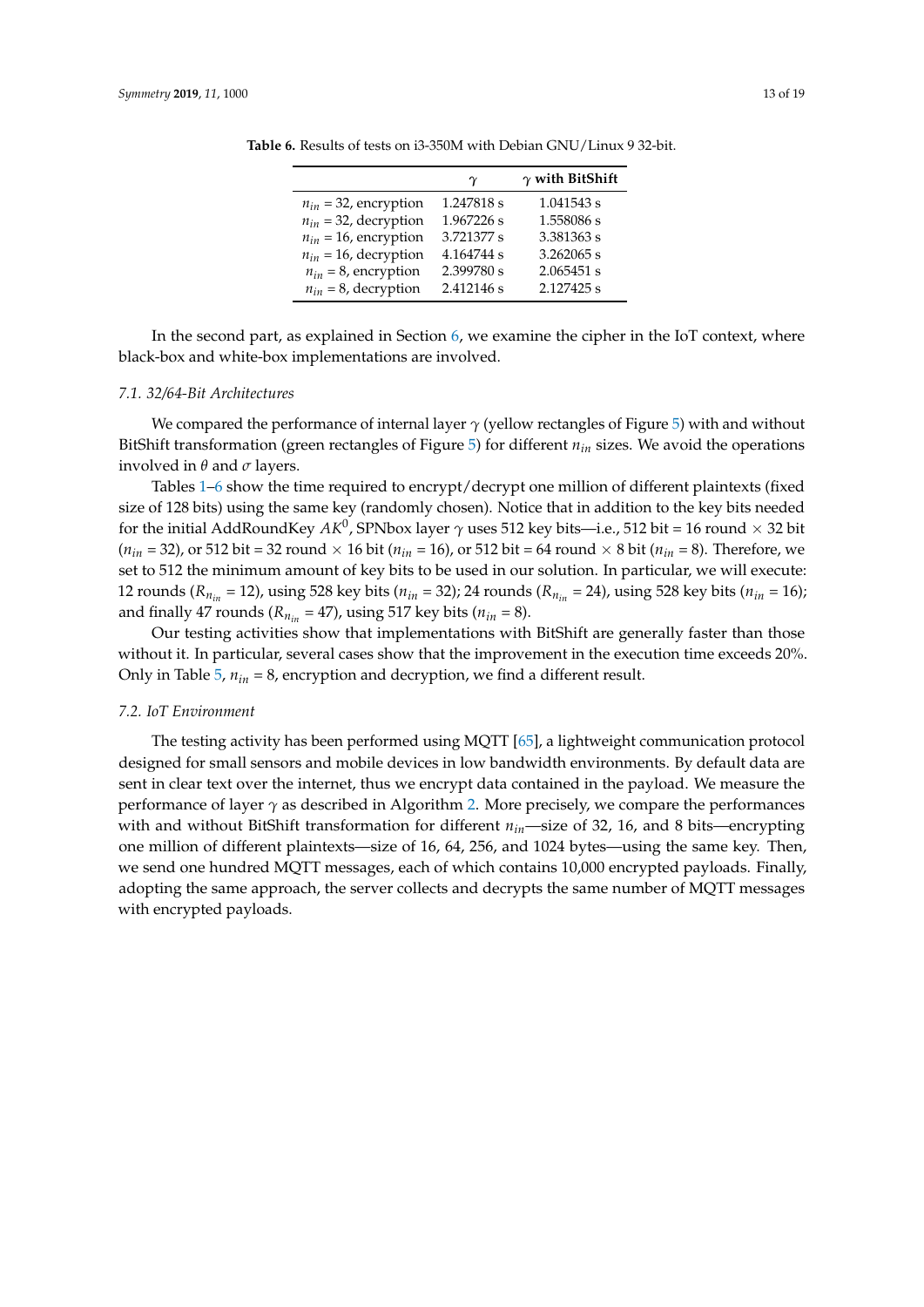**Algorithm 2:** MQTT: testing activity executed for each payload (16, 64, 128, and 1024 bytes).

 **Function** layer\_gamma\_without\_Bitshift(*state*, *nin*, *key*)**: foreach** *chunk of length nin in state* **do** AddRoundKey(*state*, *key*) **for**  $i = 1 \rightarrow R_{n_{in}}$  **do**  SubBytes(*state*) MixColumns(*state*) AddRoundKey(*state*, *key*) **Function** layer\_gamma\_with\_Bitshift(*state*, *nin*, *key*)**: foreach** *chunk of length nin in state* **do** AddRoundKey(*state*, *key*) **for**  $i = 1 \rightarrow R_{n_{in}}$  **do** 12 | SubBytes(*state*) BitShift(*state*) MixColumns(*state*) AddRoundKey(*state*, *key*) **Function** main()**:** Open a connection 18 | Set key  $k = Random()$  Set plaintext  $p = Random()$  **foreach** *nin in (*8*,* 16*,* 32*)* **do** | Set timer  $t_1 = 0$ 22 | Set  $p_1 = p$  **for**  $i = 1 \rightarrow 100$  **do for**  $j = 1 \rightarrow 10,000$  **do** 25 | | | |  $\lbrack$  | ayer\_gamma\_without\_BitShift( $p_1$ ,  $n_{in}$ , *k*)  $\vert$   $\vert$  Send  $p_1$  as payload with a MQTT message Stop timer  $t_1$  | Set timer  $t_2 = 0$ 29 | Set  $p_2 = p$  **for**  $i = 1 \rightarrow 100$  **do for**  $j = 1 \rightarrow 10,000$  **do**  | | | layer\_gamma\_with\_BitShift( $p_2$ ,  $n_{in}$ , *k*)  $\parallel$   $\parallel$  Send  $p_2$  as payload with a MQTT message | Stop timer  $t_2$  Compare  $t_1$  and  $t_2$ Close the connection

<span id="page-13-0"></span>Our testing activity has been executed on a machine equipped with an Intel $\mathbb R$  Core<sup>TM</sup> i7-6500U CPU @ 2.50 GHz  $\times$  4 processor, with 12 GB SDRAM DDR4-2133, Intel® HD Graphics 520 (Skylake GT2) GPU and operating system Ubuntu<sup>TM</sup> 18.04.2 TLS. We used Eclipse Mosquitto<sup>TM</sup> [\[66\]](#page-18-6) version 1.4.15, which implements the MQTT protocol versions 3.1.1. The source code has been compiled with GCC [7](#page-14-1).4.0, "-O3" optimization enabled. Table 7 summarizes the results obtained.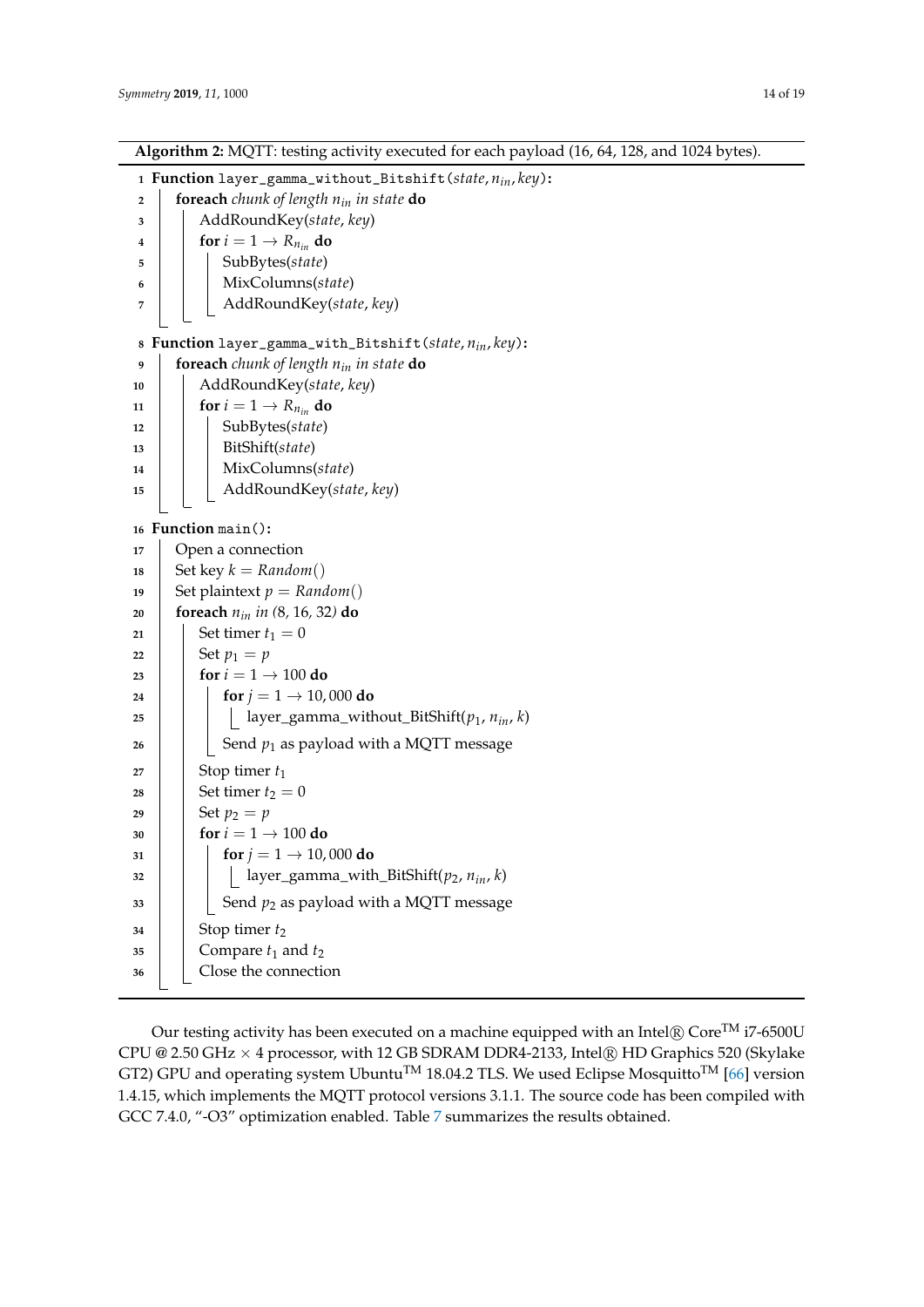<span id="page-14-1"></span>

| Payload | $n_{in}$ | Encryption   |               | Decryption |              |               |            |
|---------|----------|--------------|---------------|------------|--------------|---------------|------------|
| (Bytes) | (Bits)   | w/o BitShift | with BitShift | Gain       | w/o BitShift | with BitShift | Gain       |
|         | 32       | 3.668 s      | 3.319 s       | 9.507%     | 0.893s       | 0.741s        | 16.999%    |
| 16      | 16       | 6.335 s      | 5.763 s       | 9.037%     | 3.096s       | 2.412s        | 22.091%    |
|         | 8        | 4.510 s      | 4.882 s       | $-8.254\%$ | 1.479s       | 1.551s        | $-4.929%$  |
|         | 32       | 6.679 s      | 5.601 s       | 16.139%    | 3.636s       | 2.950 s       | 18.865%    |
| 64      | 16       | 14.869 s     | 12.362 s      | 16.860%    | 12.488 s     | 10.023 s      | 19.739%    |
|         | 8        | 8.817 s      | 9.616 s       | $-9.060\%$ | 6.183s       | 6.446 s       | $-4.253%$  |
|         | 32       | $16.021$ s   | 13.847 s      | 13.569%    | 14.166 s     | 11.827 s      | 16.512%    |
| 128     | 16       | 51.098 s     | 38.998 s      | 23.680%    | $50.632$ s   | 39.596 s      | 21.798%    |
|         | 8        | 24.280 s     | 25.709 s      | $-5.884\%$ | 24.454 s     | 25.825 s      | $-5.607\%$ |
|         | 32       | 54.047 s     | 41.716 s      | 22.816%    | 56.494 s     | $47.065$ s    | 16.690%    |
| 1024    | 16       | 191.262 s    | 151.101 s     | 20.998%    | 195.424 s    | 154.029 s     | 21.182%    |
|         | 8        | 92.651 s     | 98.998 s      | $-6.850\%$ | 93.744 s     | 98.362 s      | $-4.926%$  |

**Table 7.** Encryption/decryption operations with a black-box implementation (server-side).

In particular, for the encryption phase, we got a highest gain (23.680%) in the case of 128-byte payload and *nin* = 16, while the highest loss (−9.060%) in the case of a 64-byte payload and *nin* = 8. For the decrypt phase, the highest gain (22.091%) is obtained with a 16-byte payload and *nin* = 16, and the highest loss (−5.607%) with a 128-byte payload and *nin* = 8. Notice that the case *nin* = 8 turned out to be the worst one.

# <span id="page-14-0"></span>**8. Conclusions**

In the era of the internet of things, the involved devices are usually lightweight, so they cannot perform heavy computations nor store a huge amount of data. In addition, these data might be sensitive—energy consumptions, medical records, and so on—and could be sent in an unprotected environment. In a white-box scenario, an attacker could easily read these data because she/he has full access to the whole execution platform and white-box cryptography can be used to secure data in this specific context.

Considering the effectiveness of side-channel attacks, new ciphers has been designed with white-box attack model in mind. In this paper, we focused on the SPNbox family [\[24\]](#page-16-4), suggesting how to increase the number of key bits used in each round and showing that this improvement affects the performance of the cipher. The introduction of a key-dependent circular bit shift transformation helped us to increase the keyspace and to reduce the number of rounds of the cipher, reducing the execution time too.

We described and analyzed the performance of the modified cipher in the IoT context, where both white-box and black-box implementations may be required. In particular, we measured its performance (a) on 32/64-bit architectures and (b) encrypting the payload of an IoT messaging protocol. Our testing activities have been executed on consumer laptops. The results obtained encrypting and decrypting one million of different 128-bit plaintexts on 32/64-bit architectures showed that the execution time for layer  $\gamma$  is reduced up to 22% while the highest loss is about 8%.

Moreover, the testing activities performed with lightweight protocol MQTT had a gain of about 23% and 22% (encryption and decryption phase, respectively) while a loss of about 9% and 5%. In all our testing activities the case  $n_{in} = 8$  turns out to be the worst one.

Possible future works are try to (a) understand in details why current implementation fails for  $n_{in}$  = 8 and (b) implement a communication protocol based on Transport Layer Security pre-shared key ciphersuites (TLS-PSK) in order to compare the performance of white-box implementations with those of lightweight ciphers.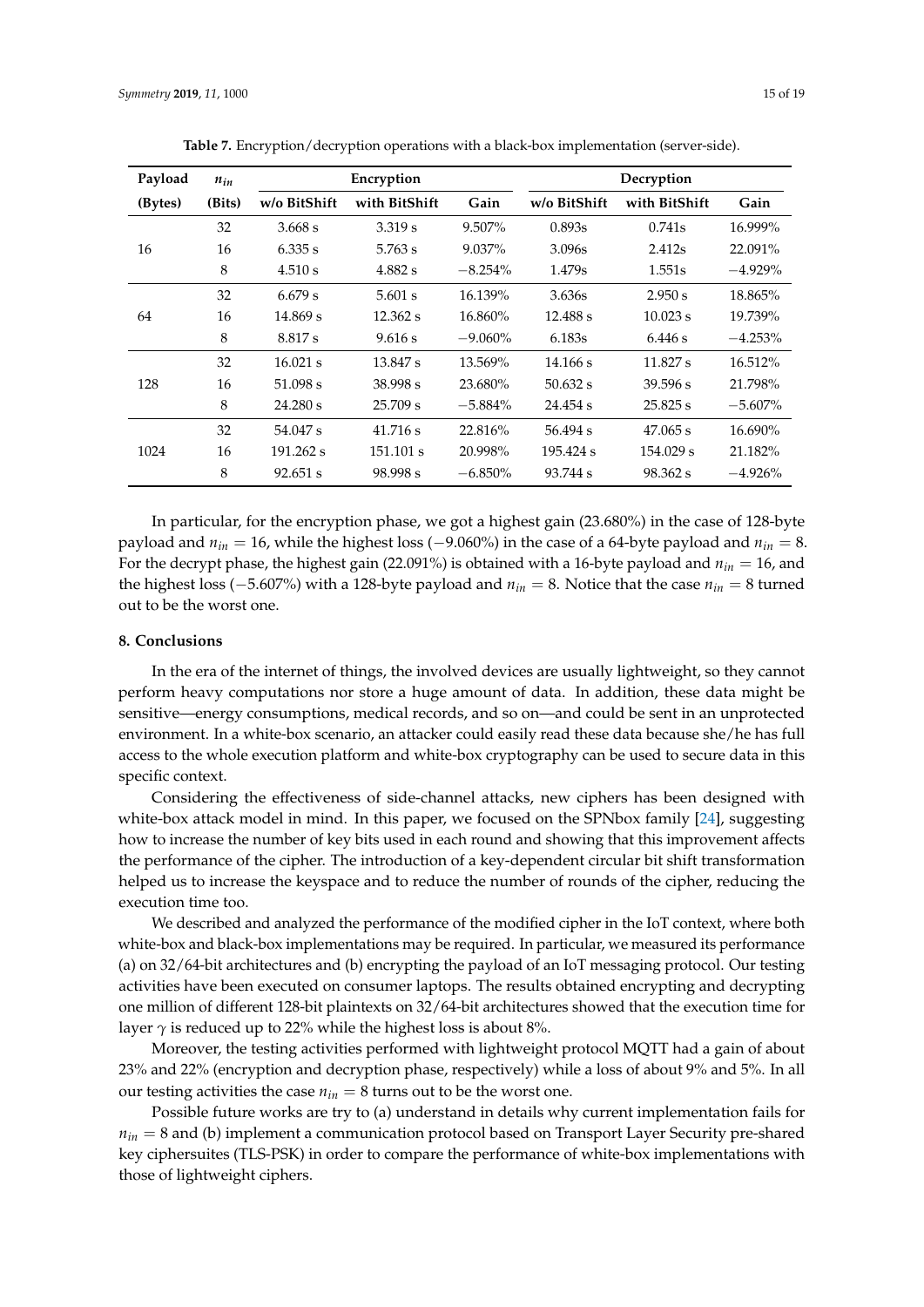**Author Contributions:** All the authors contributed equally to the work. D.G.V.A., F.C., and A.S. wrote the code and executed testing activities; M.C., N.F., and A.V. wrote the manuscript; All the authors discussed the results and provided critical comments; A.V. supervised the testing activities.

**Funding:** This research received no external funding and the APC was funded by Università degli Studi di Milano, Piano di Sostegno alla Ricerca 2018.

**Conflicts of Interest:** The authors declare no conflict of interest.

## **References**

- <span id="page-15-0"></span>1. Ashton, K. That 'internet of things' thing. *RFID J.* **2009**, *22*, 97–114.
- <span id="page-15-1"></span>2. Harini, S.; Jothika, K.; Jayashree, K. A Survey on Privacy and Security in Internet of Things. *Int. J. Innov. Eng. Technol.* **2017**, *8*, 129–134.
- <span id="page-15-2"></span>3. Bertino, E. Data Security and Privacy in the IoT. *EDBT* **2016**, *2016*, 1–3.
- <span id="page-15-3"></span>4. Tsai, C.; Lai, C.F.; Chiang, M.C.; Yang, L.T. Data mining for internet of things: A survey. *IEEE Comm. Surv. Tut.* **2013**, *16*, 77–97. [\[CrossRef\]](http://dx.doi.org/10.1109/SURV.2013.103013.00206)
- <span id="page-15-4"></span>5. Schlesinger, M.; Parisi, D. The agent-based approach: A new direction for computational models of development. *Dev. Rev.* **2001**, *21*, 121–146. [\[CrossRef\]](http://dx.doi.org/10.1006/drev.2000.0520)
- <span id="page-15-5"></span>6. Visconti, A.; Tahayori, H. Artificial immune system based on interval type-2 fuzzy set paradigm. *Appl. Soft Comput.* **2011**, *11*, 4055–4063. [\[CrossRef\]](http://dx.doi.org/10.1016/j.asoc.2010.12.011)
- <span id="page-15-6"></span>7. Lee, S.; Kyon-Mo, Y.; Sung-Bae, C. Integrated modular Bayesian networks with selective inference for context-aware decision making. *Neurocomputing* **2015**, *163*, 38–46. [\[CrossRef\]](http://dx.doi.org/10.1016/j.neucom.2014.08.089)
- <span id="page-15-7"></span>8. Visconti, A.; Tahayori, H. Detecting misbehaving nodes in MANET with an artificial immune system based on type-2 fuzzy sets. In Proceedings of the 2009 International Conference for Internet Technology and Secured Transactions, (ICITST), London, UK, 9–13 November 2009.
- <span id="page-15-8"></span>9. Shi, Y.; Wei, W.; He, Z.; Fan, H. An ultra-lightweight white-box encryption scheme for securing resource-constrained IoT devices. In Proceedings of the 32nd Annual Conference on Computer Security Applications, Los Angeles, CA, USA, 5–8 December 2016; ACM: New York, NY, USA, 2016.
- <span id="page-15-9"></span>10. Shamir, A.; Van Someren, N. Playing "hide and seek" with stored keys. In Proceedings of the Conference Financial Crypto 1999 (FC'99), Anguilla, British West Indies, 22–25 February 1999; Franklin, M., Ed.; Springer: Heidelberg, Germany, 1999; pp. 118–124.
- <span id="page-15-10"></span>11. Boneh, D.; DeMillo, R.A.; Lipton, R.J. On the importance of checking cryptographic protocols for faults (extended abstract). In Proceedings of the Conference EUROCRYPT97, Konstanz, Germany, 11–15 May 1997; Fumy, W., Ed.; Springer: Heidelberg, Germany, 1997; pp. 37–51.
- <span id="page-15-11"></span>12. Biham, E.; Shamir, A. Differential fault analysis of secret key cryptosystems. In Proceedings of the Conference CRYPTO97, Santa Barbara, CA, USA, 17–21 August 1997; Kaliski, B.S., Ed.; Springer: Heidelberg, Germany, 1997; pp. 513–525.
- <span id="page-15-12"></span>13. Chow, S.; Eisen, P.; Johnson, H.; Van Oorschot, P.C. White-box cryptography and an AES implementation. In Proceedings of the International Workshop on Selected Areas in Cryptography 2002, St. John's, NL, Canada, 15–16 August 2002; Nyberg, K., Heys, H., Eds.; Springer: Berlin, Germany, 2002; pp. 250–270.
- <span id="page-15-13"></span>14. Cho, J.; Kyu Young, C.; Dukjae M. Hybrid WBC: Secure and efficient encryption schemes using the White-Box Cryptography. *IACR Cryptol. ePrint Arch.* **2015**, *2015*, 800.
- <span id="page-15-14"></span>15. Chow, S.; Eisen, P.; Johnson, H.; Van Oorschot, P.C. A white-box DES implementation for DRM applications. In Proceedings of the ACM Workshop on Digital Rights Management, Washington, DC, USA, 18 November 2002; Feigenbaum, J., Ed.; Springer: Berlin, Germany, 2002; pp. 1–15.
- <span id="page-15-15"></span>16. Billet, O.; Henri, G.; Charaf, E. Cryptanalysis of a white box AES implementation. In Proceedings of the International Workshop on Selected Areas in Cryptography, Waterloo, ON, Canada, 9–10 August 2004; Handschuh, H., Hasan, M.A., Eds.; Springer: Berlin, Germany, 2004; pp. 227–240.
- <span id="page-15-16"></span>17. De Mulder, Y.; Roelse, P.; Preneel, B. Revisiting the BGE attack on a white-box AES implementation. *IACR Cryptol. ePrint Arch.* **2013**, *2013*, 450.
- <span id="page-15-17"></span>18. De Mulder, Y.; Roelse, P.; Preneel, B. Cryptanalysis of the Xiao–Lai white-box AES implementation. In Proceedings of the International Conference on Selected Areas in Cryptography 2012, Windsor, ON, Canada, 15–16 August 2012; Knudsen, L.R., Wu, H., Eds.; Springer: Berlin, Germany, 2012; pp. 34–39.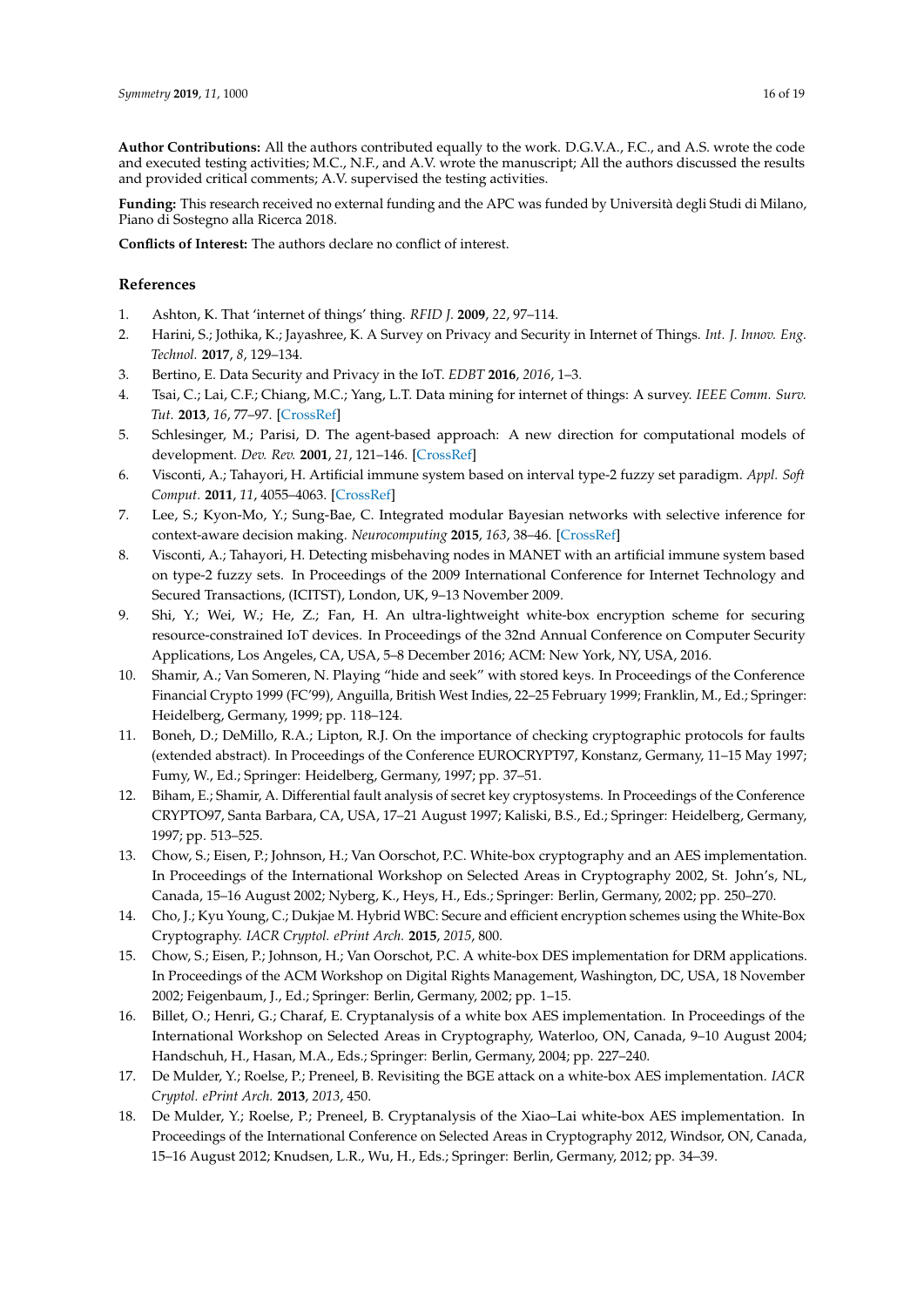- <span id="page-16-16"></span>19. Michiels, W.; Gorissen, P.; Hollmann, H.D.L. Cryptanalysis of a generic class of white-box implementations. In Proceedings of the International Workshop on Selected Areas in Cryptography 2008, Sackville, NB, Canada, 14–15 August 2008; Avanzi, R.M., Keliher, L., Sica, F., Eds.; Springer: Berlin, Germany, 2008; pp. 414–428.
- <span id="page-16-0"></span>20. Lepoint, T.; Rivain, M.; De Mulder, Y.; Roelse, P.; Preneel, B. Two attacks on a white-box AES implementation. In Proceedings of the International Conference on Selected Areas in Cryptography 2013, Burnaby, BC, Canada, 14-16 August 2013; Lange, T., Lauter, K., Lisoněk, P., Eds.; Springer: Berlin, Germany, 2013; pp. 265–285.
- <span id="page-16-1"></span>21. Jacob, M.; Boneh, D.; Felten, E. Attacking an obfuscated cipher by injecting faults. In Proceedings of the ACM Workshop on Digital Rights Management, 2002, Washington, DC, USA, 18 November 2002; Springer: Berlin, Germany, 2002; pp. 16–31.
- <span id="page-16-2"></span>22. Biryukov, A.; Bouillaguet, C.; Khovratovich, D. Cryptographic schemes based on the ASASA structure: Black-box, white-box, and public-key (Extended Abstract). In *Advances in Cryptology*, Proceedings of the ASIACRYPT 2014, Kaohsiung, Taiwan, 7–11 December 2014; Sarkar, P., Iwata, T., Eds.; Springer: Berlin, Germany, 2014; pp. 63–84.
- <span id="page-16-3"></span>23. Bogdanov, A.; Takanori, I. White-box cryptography revisited: Space-hard ciphers. In Proceedings of the 22nd ACM SIGSAC Conference on Computer and Communications Security, Denver, CO, USA, 12–16 October 2015; ACM: New York, NY, USA, 2015; pp. 1050–1069.
- <span id="page-16-4"></span>24. Bogdanov, A.; Takanori I.; Tischhauser, E. Towards practical whitebox cryptography: Optimizing efficiency and space hardness. In Proceedings of the ASIACRYPT 2016, Hanoi, Vietnam, 4–8 December 2016; Cheon, J.H., Tsuyoshi, T., Eds.; Springer: Berlin, Germany, 2016; pp. 126–158.
- <span id="page-16-5"></span>25. Shi, Y.; Wei, W.; Fan, H.; Au, M.H.; Luo, X. A Light-Weight White-Box Encryption Scheme for Securing Distributed Embedded Devices. *IEEE Trans. Comput.* **2019**, in press. [\[CrossRef\]](http://dx.doi.org/10.1109/TC.2019.2907847)
- <span id="page-16-6"></span>26. Biryukov, A.; Shamir, A. Structural cryptanalysis of SASAS. *J. Cryptol.* **2014**, *23*, 505–518. [\[CrossRef\]](http://dx.doi.org/10.1007/s00145-010-9062-1)
- <span id="page-16-7"></span>27. Cioschi, F.; Fornari, N.; Visconti, A. White-Box Cryptography: A Time-Security Trade-Off for the SPNbox Family. In Proceedings of the 2nd International Conference on Wireless Intelligent and Distributed Environment for Communication (WIDECOM 2019), Milan, Italy, 11–13 February 2019; Woungang, I., Dhurandher, S., Eds.; Springer: Cham, Switzerland, 2019; pp. 153–166.
- <span id="page-16-8"></span>28. Shannon, C.E. Communication theory of secrecy systems. *Bell Syst. Tech. J.* **1949**, *28*, 656–715. [\[CrossRef\]](http://dx.doi.org/10.1002/j.1538-7305.1949.tb00928.x)
- <span id="page-16-9"></span>29. Feistel, H. Cryptography and computer privacy. *Sci. Am.* **1973**, *228*, 15–23. [\[CrossRef\]](http://dx.doi.org/10.1038/scientificamerican0573-15)
- <span id="page-16-10"></span>30. Lee, S.; Jho, N.S.; Kim, M. A Key Leakage Preventive White-box Cryptographic Implementation. *IACR Cryptol. ePrint Arch.* **2018**, *2018*, 1047.
- <span id="page-16-11"></span>31. Bringer, J.; Chabanne, H.; Dottax, E. Perturbing and protecting a traceable block cipher. In *Communications and Multimedia Security*, Proceedings of the 10th IFIP TC-6 TC-11 International Conference, Heraklion, Greece, 19–21 October 2006; Springer: Berlin/Heidelberg, Germany, 2006; pp. 109–119.
- <span id="page-16-12"></span>32. Bringer, J.; Chabanne, H.; Dottax, E. White box cryptography: Another attempt. *IACR Cryptol. ePrint Arch.* **2006**, *2006*, 468.
- <span id="page-16-13"></span>33. De Mulder, Y.; Wyseur, B.; Preneel, B. Cryptanalysis of a Perturbated White-Box AES Implementation. In *Progress in Cryptology*, Proceedings of the Conference INDOCRYPT 2010, Hyderabad, India, 12–15 December 2010; Gong, G., Gupta, K.C., Eds.; Springer: Berlin/Heidelberg, Germany, 2010; pp. 292–310.
- <span id="page-16-14"></span>34. Karroumi, M. Protecting white-box AES with dual ciphers. In Proceedings of the International Conference on Information Security and Cryptology 2010, Seoul, Korea, 1–3 December 2010; Rhee, K.H., Nyang, D., Eds.; Springer: Berlin, Germany, 2010; pp. 278–291.
- <span id="page-16-15"></span>35. Xiao, Y.; Xuejia, L. A secure implementation of white-box AES. In Proceedings of the 2009 2nd International Conference on Computer Science and Its Applications, Jeju, Korea, 10–12 December 2009; pp. 1–6.
- <span id="page-16-17"></span>36. Luo, R.; Lai, X.; You, R. A new attempt of white-box AES implementation. In Proceedings of the International Conference on Security, Pattern Analysis, and Cybernetics, Wuhan, China, 18–19 October 2014; pp. 423–429.
- <span id="page-16-18"></span>37. Bai, K.; Wu, C.; Zhang, Z. Protect white-box AES to resist table composition attacks. *IET Inf. Secur.* **2018**, *12*, 305–313. [\[CrossRef\]](http://dx.doi.org/10.1049/iet-ifs.2017.0046)
- <span id="page-16-19"></span>38. Derbez, P.; Fouque, P.A.; Lambin, B.; Minaud, B. On Recovering Affine Encodings in White-Box Implementations. In Proceedings of the Conference on Cryptographic Hardware and Embedded Systems 2016 (CHES2016), Santa Barbara, CA, USA, 17–19 August 2016; Gierlichs, B., Poschmann, A.Y., Eds.; Springer: Heidelberg, Germany, 2016; pp. 121–149.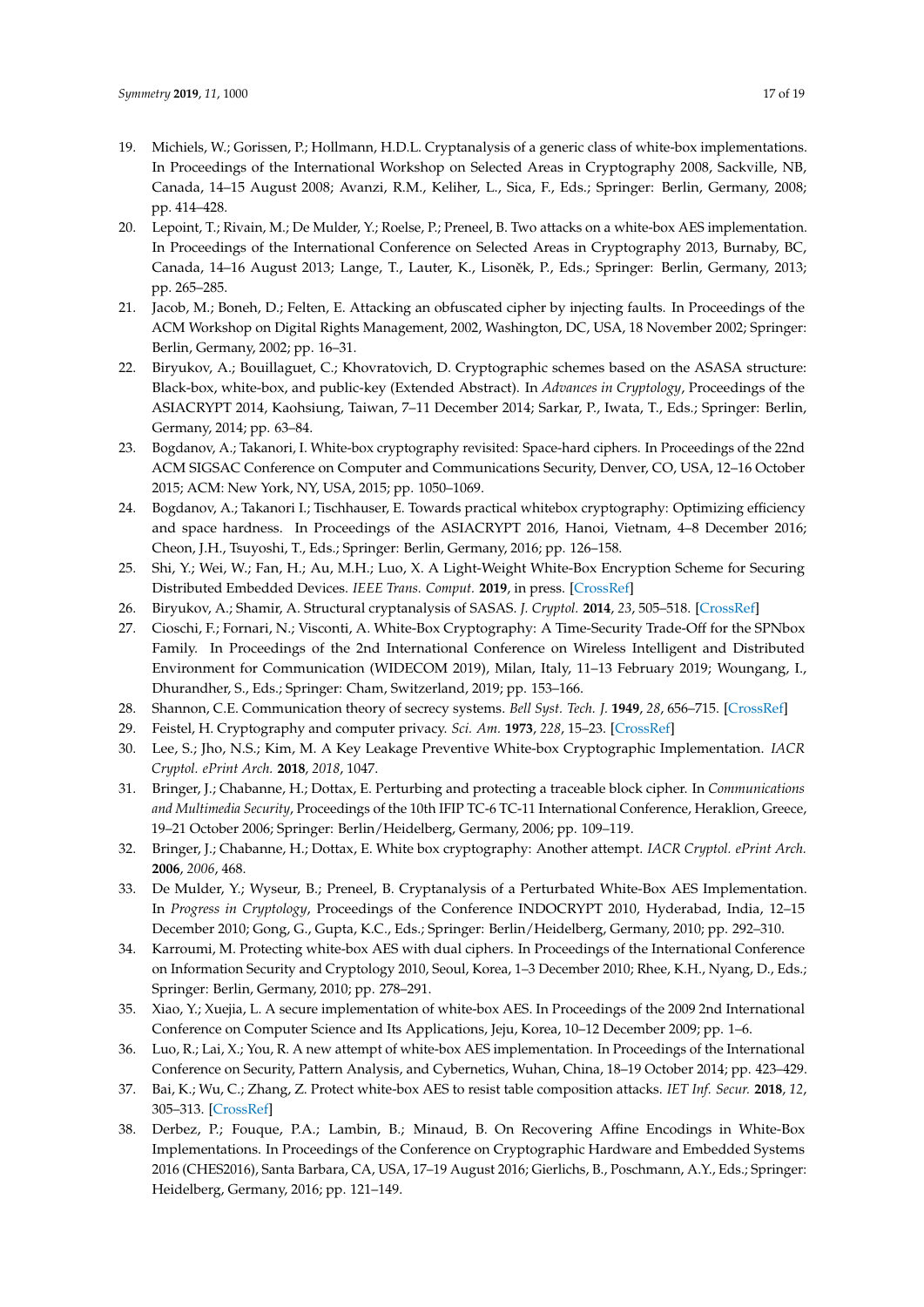- <span id="page-17-0"></span>39. Biryukov, A.; De Cannière, C.; Braeken, A.; Preneel, B. A toolbox for cryptanalysis: Linear and affine equivalence algorithms. In *Advances in Cryptology—EUROCRYPT 2003*, Proceedings of the International Conference on the Theory and Applications of Cryptographic Techniques, Warsaw, Poland, 4–8 May 2003; Springer: Berlin/Heidelberg, Germany, 2003; pp. 33–50.
- <span id="page-17-1"></span>40. Dinu, I. An improved affine equivalence algorithm for random permutations. In *Advances in Cryptology*, Proceedings of the Conference EUROCRYPT 2018, Tel Aviv, Israel, 29 April–3 May 2018; Springer: Cham, Switzerland, 2018; pp. 413–442.
- <span id="page-17-2"></span>41. Xu, T.; Wu, C.; Liu, F.; Zhao, R. Protecting white-box cryptographic implementations with obfuscated round boundaries. *Sci. China Inf. Sci.* **2017**, *61*, 039103. [\[CrossRef\]](http://dx.doi.org/10.1007/s11432-016-9171-6)
- <span id="page-17-3"></span>42. Yongjin, Y.; Dong-Chan, K.; Hun, B.C..; Junbum, S. Cryptanalysis of the Obfuscated Round Boundary Technique for Whitebox Cryptography. *Sci. China Inf. Sci.* **2019**. [\[CrossRef\]](http://dx.doi.org/10.1007/s11432-019-9883-9)
- <span id="page-17-4"></span>43. Rivain, M.; Wang, J. Analysis and Improvement of Differential Computation Attacks against Internally-Encoded White-Box Implementations. *IACR Trans. Cryptogr. Hardw. Embed. Syst.* **2019**, *2019*, 225–255.
- <span id="page-17-5"></span>44. Bos, J.W.; Hubain, C.; Michiels, W.; Teuwen, P. Differential computation analysis: Hiding your white-box designs is not enough. In Proceedings of the Conference on Cryptographic Hardware and Embedded Systems 2016 (CHES2016), Santa Barbara, CA, USA, 17–19 August 2016; Gierlichs, B., Poschmann, A.Y., Eds.; Springer: Heidelberg, Germany, 2016; pp. 215–236.
- <span id="page-17-6"></span>45. Dusart, P.; Letourneux, G.; Vivolo, O. Differential fault analysis on AES. In Proceedings of the International Conference on Applied Cryptography and Network Security 2003, Kunming, China, 16–19 October 2003; Zhou, J., Moti, Y., Han, Y., Eds.; Springer: Berlin, Germany, 2003; pp. 293–306.
- <span id="page-17-7"></span>46. Kocher, P.; Jaffe, J.; Jun, B.; Rohatgi, P. Introduction to differential power analysis. *J. Cryptogr. Eng.* **2011**, *1*, 5–27. [\[CrossRef\]](http://dx.doi.org/10.1007/s13389-011-0006-y)
- <span id="page-17-8"></span>47. Alpirez Bock, E.; Bos, J.W.; Brzuska, C.; Hubain, C.; Michiels, W.; Mune, C.; Sanfelix Gonzalez, E.; Teuwen, P.; Treff, A. White-Box Cryptography: Don't Forget About Grey Box Attacks. *IACR Cryptol. ePrint Arch.* **2017**, *2017*, 355. [\[CrossRef\]](http://dx.doi.org/10.1007/s00145-019-09315-1)
- <span id="page-17-9"></span>48. Bock, E.A.; Brzuska, C.; Michiels, W.; Treff, A. On the ineffectiveness of internal encodings—Revisiting the DCA attack on white-box cryptography. In Proceedings of the 16th International Conference on Applied Cryptography and Network Security (ACNS2018), Leuven, Belgium, 2–4 July 2018; Preenel, B., Vercauteren, F., Eds.; Springer: Heidelberg, Germany, 2018; pp. 103–120.
- <span id="page-17-10"></span>49. Biryukov, A.; Udovenko, A. Attacks and countermeasures for white-box designs. In Proceedings of the International Conference on the Theory and Application of Cryptology and Information Security, Kobe, Japan, 8–12 December 2019; Springer: Cham, Switzerland, 2019; pp. 373–402.
- <span id="page-17-11"></span>50. Lee, S.; Kim, T.; Kang, Y. A masked white-box cryptographic implementation for protecting against differential computation analysis. *IEEE Trans. Inf. Forensics Secur.* **2018**, *13*, 2602–2615. [\[CrossRef\]](http://dx.doi.org/10.1109/TIFS.2018.2825939)
- <span id="page-17-12"></span>51. Banik, S.; Bogdanov, A.; Isobe, T.; Jepsen, M. Analysis of software countermeasures for whitebox encryption. *IACR Trans. Symmetric Cryptol.* **2017**, *2017*, 307–328.
- <span id="page-17-13"></span>52. Marin, L. White Box Implementations Using Non-Commutative Cryptography. *Sensors* **2019**, *19*, 1122. [\[CrossRef\]](http://dx.doi.org/10.3390/s19051122) [\[PubMed\]](http://www.ncbi.nlm.nih.gov/pubmed/30841626)
- <span id="page-17-14"></span>53. Bogdanov, A.; Rivain, M.; Vejre, P.S.; Wang, J. Higher-order DCA against standard side-channel countermeasures. *IACR Cryptol. ePrint Arch.* **2018**, *2018*, 869.
- <span id="page-17-15"></span>54. Fouque, P.A.; Karpman, P.; Kirchner, P.; Minaud, B. Efficient and provable white-box primitives. In *Advances in Cryptology*, Proceedings of the ASIACRYPT 2016, Hanoi, Vietnam, 4–8 December 2016; Cheon, J.H., Takagi, T., Eds.; Springer: Berlin/Heidelberg, Germany, 2016; pp. 159–188
- <span id="page-17-17"></span>55. Biryukov, A.; Perrin, L. Symmetrically and Asymmetrically Hard Cryptography. In Proceedings of the International Conference on the Theory and Application of Cryptology and Information Security, Hong Kong, China, 3–7 December 2017; Springer: Cham, Switzerland, 2017; pp. 417–445.
- <span id="page-17-16"></span>56. Bock, E.A.; Amadori, A.; Bos, J.W.; Brzuska, C.; Michiels, W. Doubly half-injective PRGs for incompressible white-box cryptography. In Proceedings of the Cryptographers' Track at the RSA Conference, San Francisco, CA, USA, 4–8 March 2019; Springer: Cham, Switzerland, 2019; pp. 189–209.
- <span id="page-17-18"></span>57. Feng, Q.; He, D.; Wang, H.; Kumar, N.; Choo, K.K.R. White-Box Implementation of Shamir's Identity-Based Signature Scheme. *IEEE Syst. J.* **2019**. [\[CrossRef\]](http://dx.doi.org/10.1109/JSYST.2019.2910934)